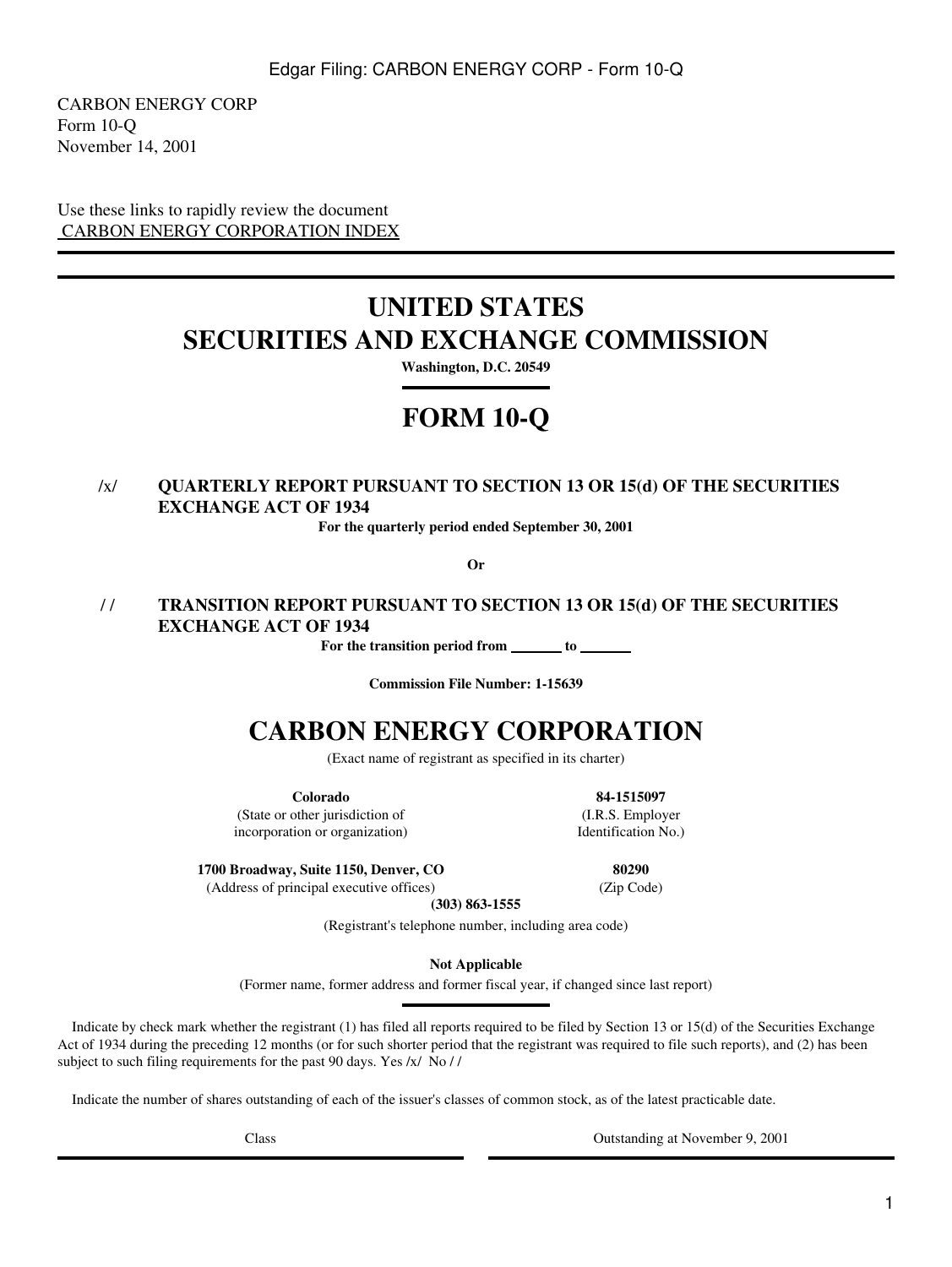### **CARBON ENERGY CORPORATION**

### **INDEX**

### <span id="page-1-0"></span>**PART I FINANCIAL INFORMATION**

[Consolidated Balance Sheets as of September 30, 2001 and December 31, 2000](#page-1-2)

[Consolidated Statements of Operations for the Three and Nine Months Ended September 30, 2001 and 2000](#page-3-0)

[Consolidated Statements of Stockholders' Equity for the Nine Months Ended September 30, 2001](#page-4-0)

[Consolidated Statements of Cash Flows for the Nine Months Ended September 30, 2001 and 2000](#page-5-0)

[Notes to Consolidated Financial Statements](#page-6-0)

[Management's Discussion and Analysis of Financial Condition and Results Of Operations](#page-12-0)

[Quantitative and Qualitative Disclosure About Market Risk](#page-19-0)

### <span id="page-1-2"></span><span id="page-1-1"></span>**PART II OTHER INFORMATION**

### **PART I FINANCIAL INFORMATION**

### **ITEM 1. FINANCIAL STATEMENTS**

### **CARBON ENERGY CORPORATION**

### **CONSOLIDATED BALANCE SHEETS (in thousands)**

|                                   | September 30,<br>2001 |             | December 31,<br><b>2000</b> |
|-----------------------------------|-----------------------|-------------|-----------------------------|
|                                   |                       | (unaudited) |                             |
| <b>ASSETS</b>                     |                       |             |                             |
| Current assets:                   |                       |             |                             |
| Cash                              | \$                    |             | \$<br>21                    |
| Current portion of employee trust |                       | 644         | 683                         |
| Accounts receivable, trade        |                       | 3,794       | 6,129                       |
| Accounts receivable, other        |                       | 168         | 337                         |
| Amounts due from broker           |                       | 78          | 3,871                       |
| Prepaid expenses and other        |                       | 388         | 701                         |
| Current derivative asset          |                       | 586         |                             |
|                                   |                       |             |                             |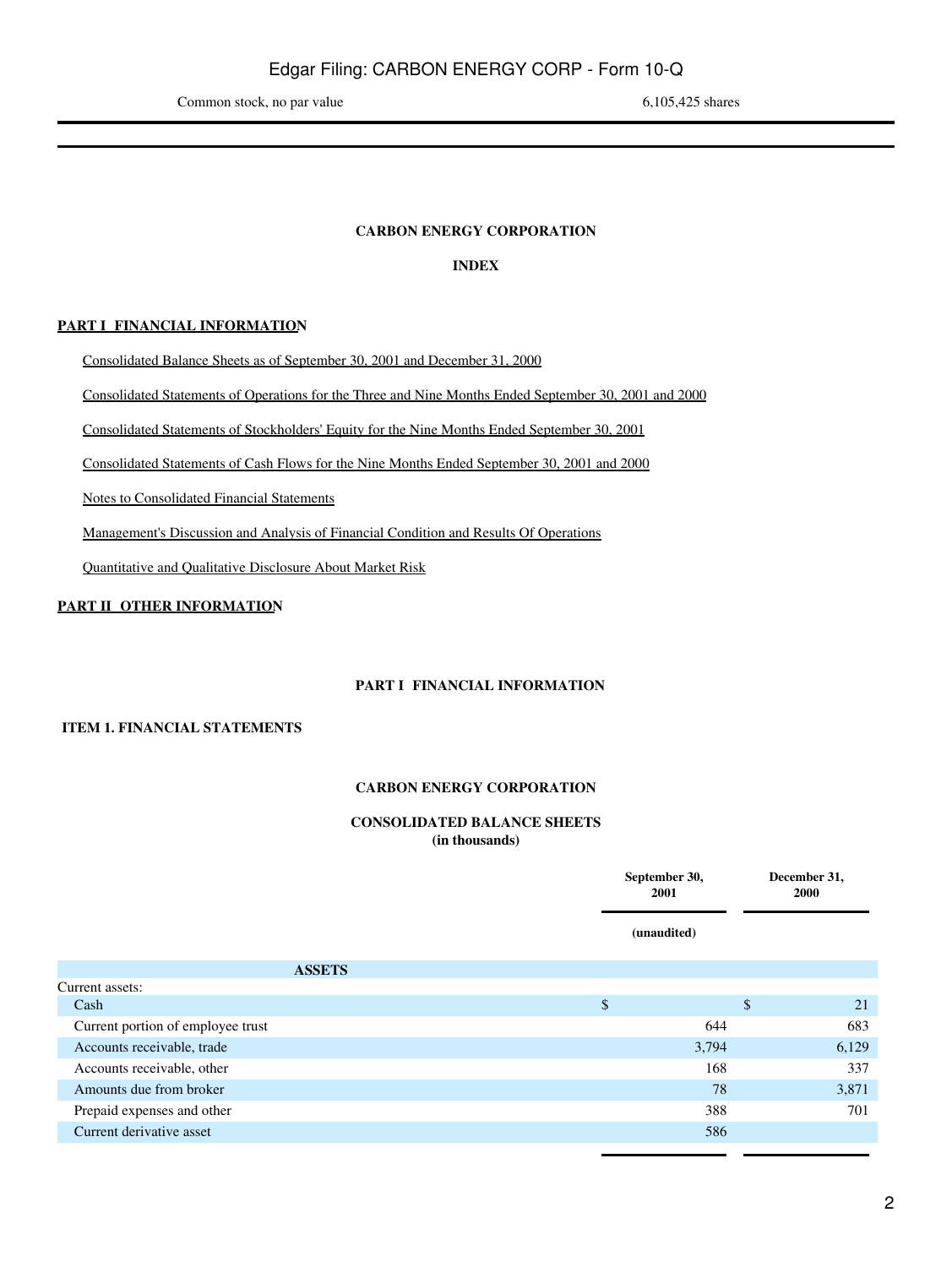|                                                                   | September 30,<br>2001 | December 31,<br>2000    |
|-------------------------------------------------------------------|-----------------------|-------------------------|
| Total current assets                                              | 5,658                 | 11,742                  |
| Property and equipment, at cost:                                  |                       |                         |
| Oil and gas properties, using the full cost method of accounting: |                       |                         |
| Unproved properties                                               | 8,300                 | 6,576                   |
| Proved properties                                                 | 57,861                | 49,547                  |
| Furniture and equipment                                           | 920                   | 398                     |
|                                                                   | 67,081                | 56,521                  |
| Less accumulated depreciation, depletion and amortization         | (10, 426)             | (6,152)                 |
| Property and equipment, net                                       | 56,655                | 50,369                  |
| Other long term assets:                                           |                       |                         |
| Deposits and other assets                                         | 1,349                 | 369                     |
| Long term derivative asset                                        | 37                    |                         |
| Total other long term assets                                      | 1,386                 | 369                     |
| <b>Total</b> assets                                               | \$<br>63,699          | 62,480<br><sup>\$</sup> |
|                                                                   |                       |                         |

The accompanying notes are an integral part of these consolidated financial statements.

### **CONSOLIDATED BALANCE SHEETS (in thousands except share data)**

|                                                | September 30,<br>2001 |               | December 31,<br>2000 |
|------------------------------------------------|-----------------------|---------------|----------------------|
|                                                | (unaudited)           |               |                      |
| LIABILITIES AND STOCKHOLDERS' EQUITY           |                       |               |                      |
| Current liabilities:                           |                       |               |                      |
| Accounts payable and accrued expenses          | \$<br>6,934           | $\mathcal{S}$ | 9,583                |
| Accrued production taxes payable               | 580                   |               | 637                  |
| Income taxes payable                           | 1,403                 |               | 228                  |
| Undistributed revenue                          | 1,177                 |               | 1,561                |
| Current derivative liability                   | 13                    |               |                      |
| Deferred income taxes                          | 85                    |               |                      |
|                                                |                       |               |                      |
| Total current liabilities                      | 10,192                |               | 12,009               |
|                                                |                       |               |                      |
| Long-term debt                                 | 15,229                |               | 15,082               |
| Deferred income taxes                          | 3,836                 |               | 2,984                |
| Minority interest                              | 28                    |               | 170                  |
| Stockholders' equity:                          |                       |               |                      |
| Preferred stock, no par value:                 |                       |               |                      |
| 10,000,000 shares authorized, none outstanding |                       |               |                      |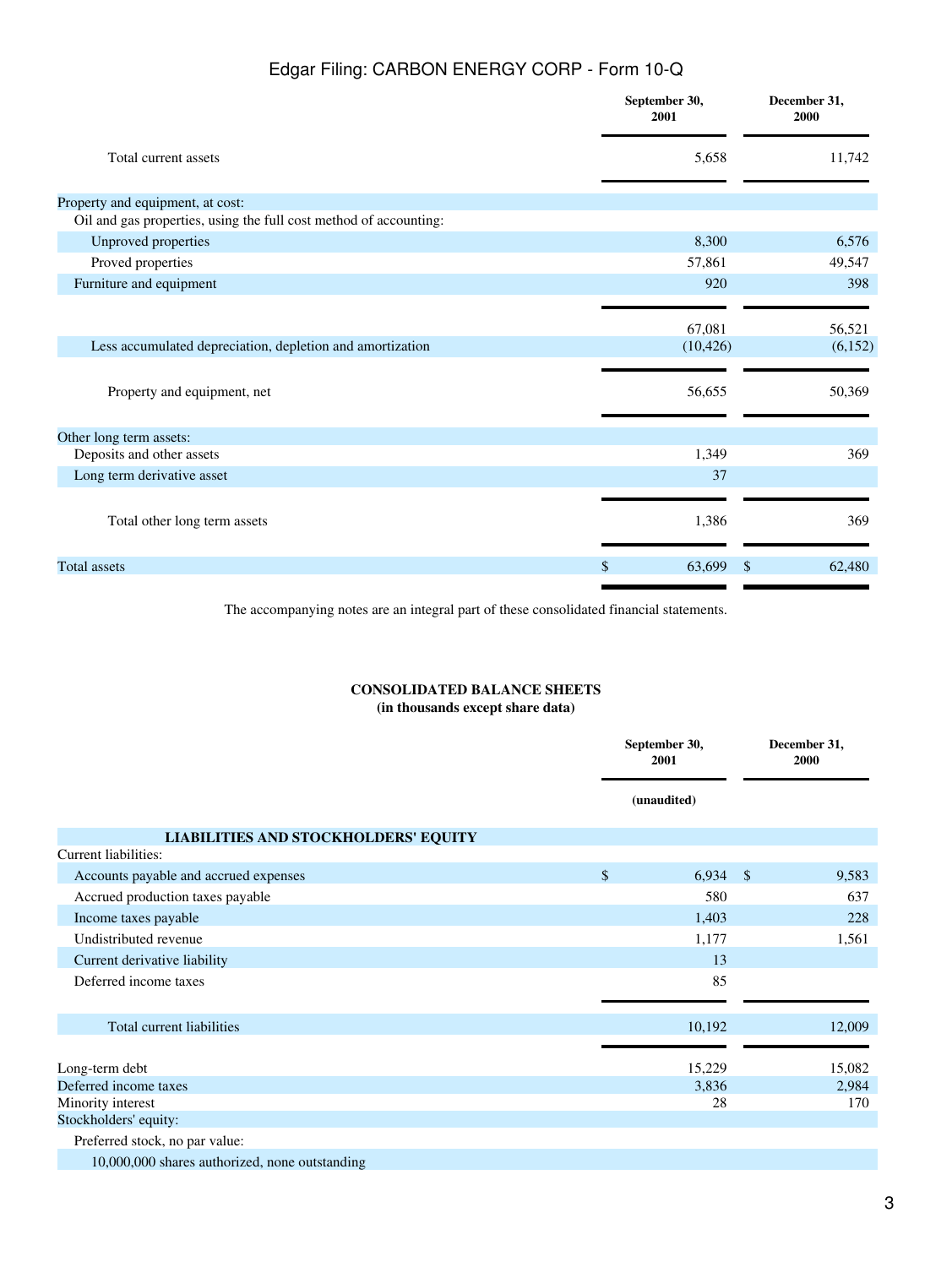|                                                                                                                                | September 30,<br>2001 |          | December 31,<br><b>2000</b> |
|--------------------------------------------------------------------------------------------------------------------------------|-----------------------|----------|-----------------------------|
| Common stock, no par value:                                                                                                    |                       |          |                             |
| $20,000,000$ shares authorized, issued, and $6,074,100$ shares and $6,021,626$ shares<br>outstanding at September 30, 2001 and |                       |          |                             |
| December 31, 2000, respectively                                                                                                | 31,771                |          | 31,495                      |
| Retained earnings                                                                                                              | 2,981                 |          | 965                         |
| Accumulated other comprehensive loss                                                                                           | (338)                 |          | (225)                       |
| Total stockholders' equity                                                                                                     | 34,414                |          | 32,235                      |
| Total liabilities and stockholders' equity                                                                                     | \$<br>63,699          | <b>S</b> | 62,480                      |
|                                                                                                                                |                       |          |                             |

The accompanying notes are an integral part of these consolidated financial statements.

### **CARBON ENERGY CORPORATION**

### **CONSOLIDATED STATEMENTS OF OPERATIONS (in thousands except per share data)**

<span id="page-3-0"></span>

|                                                                              |    | <b>Three Months Ended</b><br>September 30, |    |                | <b>Nine Months Ended</b><br>September 30, |        |      |        |
|------------------------------------------------------------------------------|----|--------------------------------------------|----|----------------|-------------------------------------------|--------|------|--------|
|                                                                              |    | 2001<br>2000                               |    |                | 2001                                      |        | 2000 |        |
|                                                                              |    |                                            |    |                | (unaudited)                               |        |      |        |
| Revenues:                                                                    |    |                                            |    |                |                                           |        |      |        |
| Oil and gas sales                                                            | \$ | 4,696                                      | \$ | 4,384          | \$                                        | 19,815 | \$   | 11,413 |
| Marketing and other, net                                                     |    | (395)                                      |    | (21)           |                                           | 857    |      | 86     |
|                                                                              |    | 4,301                                      |    | 4,363          |                                           | 20,672 |      | 11,499 |
| Expenses:                                                                    |    |                                            |    |                |                                           |        |      |        |
| Oil and gas production costs                                                 |    | 1,859                                      |    | 1,578          |                                           | 6,240  |      | 3,826  |
| Depreciation, depletion and amortization                                     |    | 1,564                                      |    | 1,517          |                                           | 4,400  |      | 4,034  |
| General and administrative, net                                              |    | 1,051                                      |    | 748            |                                           | 3,365  |      | 2,054  |
| Interest, net                                                                |    | 195                                        |    | 323            |                                           | 605    |      | 783    |
| Total operating expenses                                                     |    | 4,669                                      |    | 4,166          |                                           | 14,610 |      | 10,697 |
| Minority interest                                                            |    | $\mathbf{1}$                               |    | $\overline{4}$ |                                           | 26     |      | 11     |
| Income (loss) before income taxes                                            |    | (369)                                      |    | 193            |                                           | 6,036  |      | 791    |
| Income tax provision (benefit):                                              |    |                                            |    |                |                                           |        |      |        |
| Current                                                                      |    | 184                                        |    | 75             |                                           | 1,672  |      | 240    |
| Deferred                                                                     |    | (249)                                      |    | (54)           |                                           | 838    |      | 31     |
| Total taxes                                                                  |    | (65)                                       |    | 21             |                                           | 2,510  |      | 271    |
| Net income (loss) before cumulative effect of change in accounting principle |    | (304)                                      |    | 172            |                                           | 3,526  |      | 520    |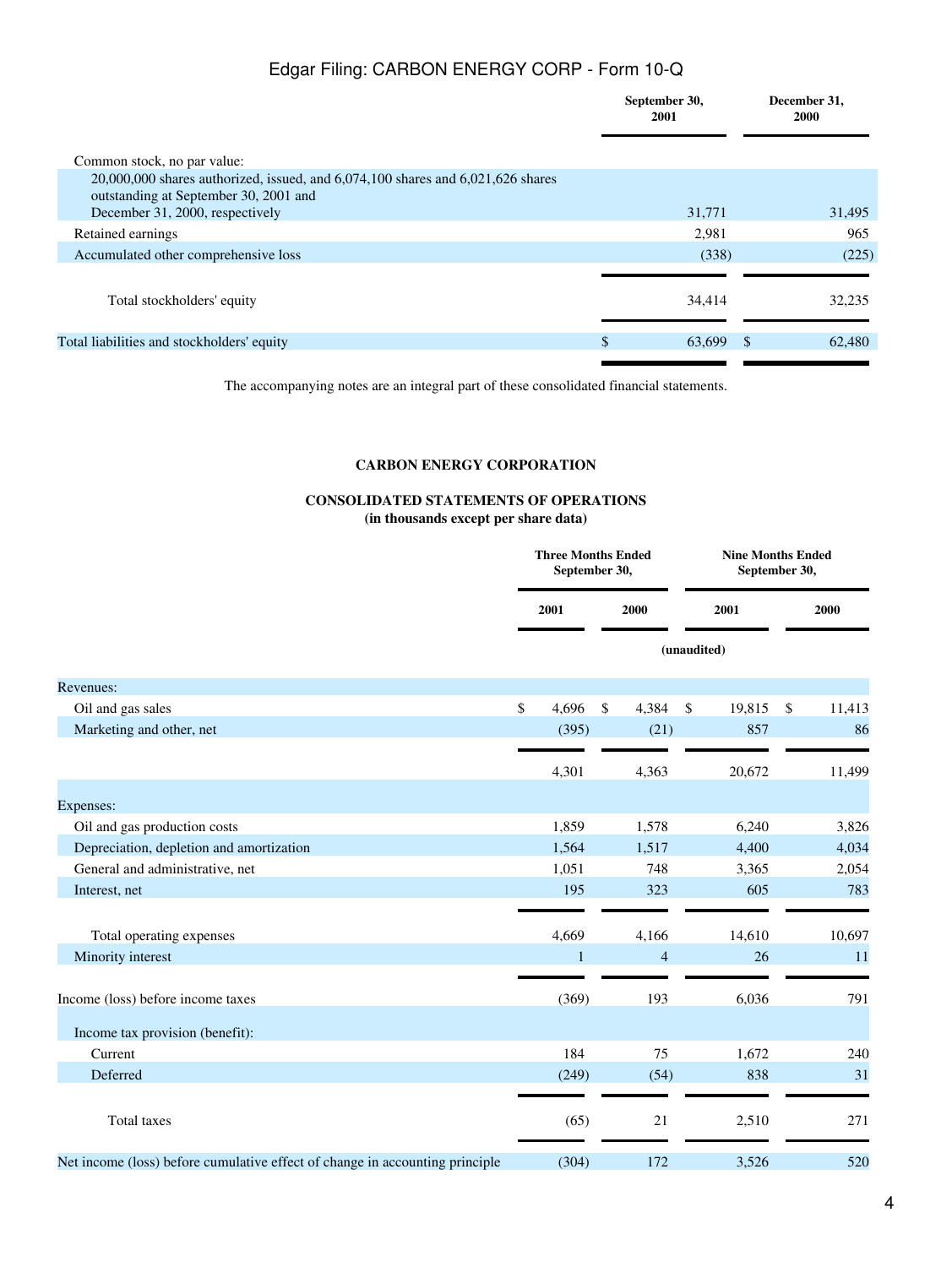|                                                                                                                     | <b>Three Months Ended</b><br>September 30, |              |       |      | <b>Nine Months Ended</b><br>September 30, |               |       |
|---------------------------------------------------------------------------------------------------------------------|--------------------------------------------|--------------|-------|------|-------------------------------------------|---------------|-------|
| Cumulative effect of change in accounting principle, net of tax                                                     |                                            |              |       |      | (1,510)                                   |               |       |
| Net income (loss)                                                                                                   | \$<br>(304)                                | $\mathbb{S}$ | 172   | \$   | 2,016                                     | -S            | 520   |
| Average number of common shares outstanding:                                                                        |                                            |              |       |      |                                           |               |       |
| <b>Basic</b>                                                                                                        | 6,070                                      |              | 6,015 |      | 6,048                                     |               | 5,755 |
| Diluted                                                                                                             | 6,070                                      |              | 6,075 |      | 6,291                                     |               | 5,801 |
| Earnings (loss) per share basic:<br>Net income (loss) before cumulative effect of change in accounting<br>principle | \$<br>$(0.05)$ \$                          |              | 0.03  | - \$ | 0.58                                      | - \$          | 0.09  |
| Cumulative effect of change in accounting principle, net of tax                                                     |                                            |              |       |      | (0.25)                                    |               |       |
|                                                                                                                     | \$<br>(0.05)                               | -\$          | 0.03  | \$.  | 0.33                                      | -S            | 0.09  |
| Earnings (loss) per share diluted:                                                                                  |                                            |              |       |      |                                           |               |       |
| Net income (loss) before cumulative effect of change in accounting<br>principle                                     | \$<br>$(0.05)$ \$                          |              | 0.03  | \$   | 0.56                                      | $\mathcal{S}$ | 0.09  |
| Cumulative effect of change in accounting principle, net of tax                                                     |                                            |              |       |      | (0.24)                                    |               |       |
|                                                                                                                     |                                            |              |       |      |                                           |               |       |
|                                                                                                                     | \$<br>(0.05)                               | -S           | 0.03  | \$   | 0.32                                      | \$.           | 0.09  |
|                                                                                                                     |                                            |              |       |      |                                           |               |       |

The accompanying notes are an integral part of these consolidated financial statements.

### **CARBON ENERGY CORPORATION**

### **CONSOLIDATED STATEMENT OF STOCKHOLDERS' EQUITY For the Nine Months Ended September 30, 2001 (in thousands)**

**(unaudited)**

<span id="page-4-0"></span>

|                                                                          |               |               | <b>Common Stock</b> |                                    |  |                                         |              |
|--------------------------------------------------------------------------|---------------|---------------|---------------------|------------------------------------|--|-----------------------------------------|--------------|
|                                                                          | <b>Shares</b> |               | Amount              | <b>Retained</b><br><b>Earnings</b> |  | Other<br>Comprehensive<br>Income (Loss) | <b>Total</b> |
| Balances, December 31, 2000                                              | 6,022         | $\mathcal{S}$ | $31,495$ \$         | $965 \quad$                        |  | $(225)$ \$                              | 32,235       |
| Comprehensive income:                                                    |               |               |                     |                                    |  |                                         |              |
| Net income before cumulative effect of change in<br>accounting principle |               |               |                     | 3,526                              |  |                                         | 3,526        |
| Cumulative effect of change in accounting<br>principle, net of tax       |               |               |                     | (1,510)                            |  | (2,768)                                 | (4,278)      |
| Currency translation adjustment                                          |               |               |                     |                                    |  | (440)                                   | (440)        |
| Reclassification adjustment for settled contracts                        |               |               |                     |                                    |  | 1,381                                   | 1,381        |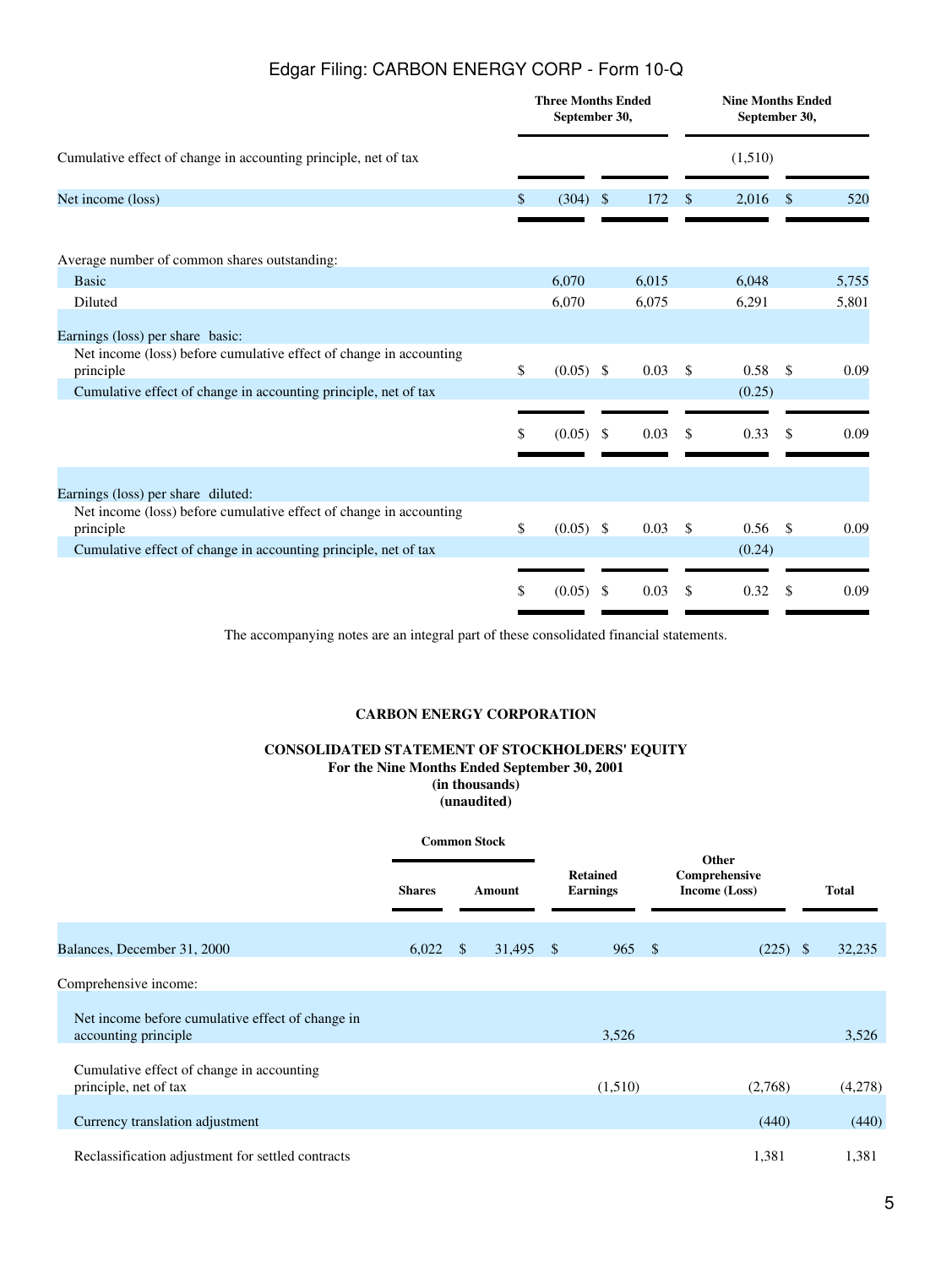|                                                         |            | <b>Common Stock</b> |           |            |  |            |        |
|---------------------------------------------------------|------------|---------------------|-----------|------------|--|------------|--------|
| Changes in fair value of outstanding hedge<br>positions |            |                     |           |            |  | 1,714      | 1,714  |
| Total comprehensive income                              |            |                     |           |            |  |            | 1,903  |
| Common stock issued, net of treasury stock              | 35         |                     | 180       |            |  |            | 180    |
| Vesting of restricted stock grants                      | 17         |                     | 96        |            |  |            | 96     |
| Balances, September 30, 2001                            | $6,074$ \$ |                     | 31,771 \$ | $2,981$ \$ |  | $(338)$ \$ | 34,414 |

The accompanying notes are an integral part of these consolidated financial statements.

### **CARBON ENERGY CORPORATION**

### **CONSOLIDATED STATEMENTS OF CASH FLOWS (in thousands)**

<span id="page-5-0"></span>

|                                                                                   | Nine Months Ended September 30, |             |         |
|-----------------------------------------------------------------------------------|---------------------------------|-------------|---------|
|                                                                                   | 2001                            |             |         |
|                                                                                   |                                 | (unaudited) |         |
| Cash flows from operating activities:                                             |                                 |             |         |
| Net income                                                                        | \$<br>2,016                     | \$          | 520     |
| Adjustments to reconcile net income to net cash provided by operating activities: |                                 |             |         |
| Depreciation, depletion and amortization expense                                  | 4,400                           |             | 4,034   |
| Change in fair market value of derivatives                                        | (1,713)                         |             |         |
| Deferred income tax                                                               | 838                             |             | 31      |
| Cumulative effect of change in accounting principle                               | 1,510                           |             |         |
| Minority interest                                                                 | 26                              |             | 11      |
| Vesting of restricted stock grants                                                | 96                              |             | 87      |
| Changes in operating assets and liabilities net of effects of acquisition:        |                                 |             |         |
| Decrease (increase) in:                                                           |                                 |             |         |
| Accounts receivable                                                               | 2,994                           |             | (350)   |
| Amounts due from broker                                                           | 3,793                           |             | (2,062) |
| Employee trust                                                                    | 39                              |             | 826     |
| Prepaid expenses and other assets                                                 | 927                             |             | (718)   |
| Increase (decrease) in:                                                           |                                 |             |         |
| Accounts payable and accrued expenses                                             | (3,902)                         |             | (1,846) |
| Undistributed revenue                                                             | (341)                           |             | 552     |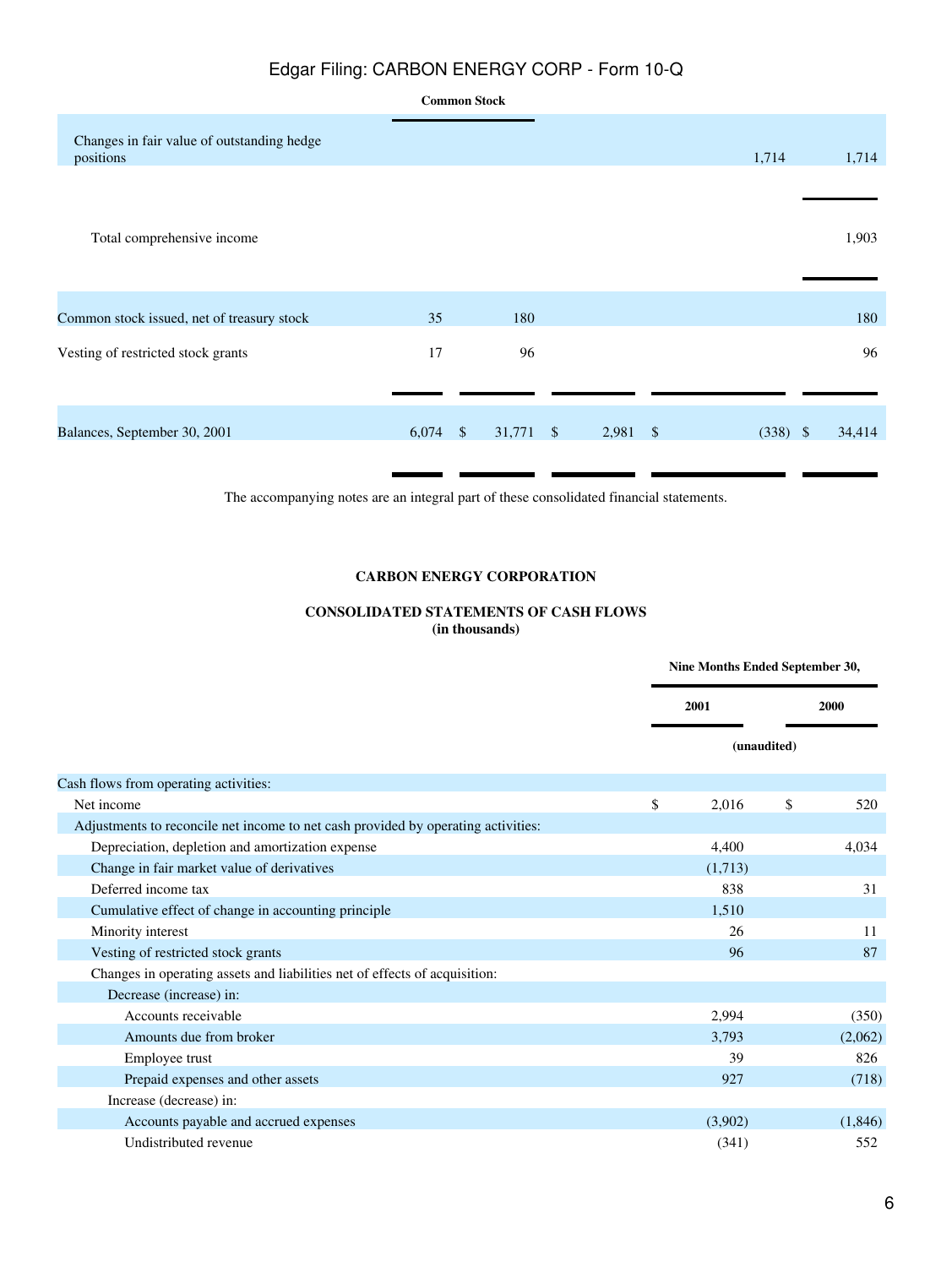**Nine Months Ended September 30,**

| Net cash provided by operating activities       | 10,683    | 1,085       |
|-------------------------------------------------|-----------|-------------|
| Cash flows from investing activities:           |           |             |
| Capital expenditures for oil and gas properties | (17, 122) | (6,397)     |
| Cash received from San Juan property sale       | 6,758     |             |
| <b>Acquisition of CEC Resources</b>             |           | (146)       |
| Capital expenditures for support equipment      | (521)     | (121)       |
| Net cash used in investing activities           | (10, 885) | (6,664)     |
| Cash flows from financing activities:           |           |             |
| Proceeds from notes payable                     | 39,719    | 23,621      |
| Principal payments on notes payable             | (39, 470) | (18, 563)   |
| Proceeds from issuance of common stock          | 180       | 55          |
| CEC share repurchase                            | (203)     |             |
| Net cash provided by financing activities       | 226       | 5,113       |
| Effect of exchange rate changes on cash         | (45)      |             |
| Net decrease in cash                            | (21)      | (466)       |
| Cash, beginning of period                       | 21        | 995         |
| Cash, end of period                             | \$        | 529<br>\$   |
| Supplemental cash flow information:             |           |             |
| Cash paid for interest                          | \$<br>743 | \$<br>1,017 |
| Cash paid for taxes                             | 461       | 46          |

The accompanying notes are an integral part of these consolidated financial statements.

#### **CARBON ENERGY CORPORATION**

#### **NOTES TO CONSOLIDATED FINANCIAL STATEMENTS**

#### **(Unaudited)**

#### <span id="page-6-0"></span>**1. Nature of Operations:**

*Nature of Operation* Carbon Energy Corporation (Carbon) was incorporated in September 1999 under the laws of the State of Colorado to facilitate the acquisition of Bonneville Fuels Corporation (BFC) and subsidiaries. The acquisition of BFC closed on October 29, 1999 and was accounted for as a purchase. In February 2000, Carbon completed an offer to exchange shares of Carbon for shares of CEC Resources, Ltd. (CEC), an Alberta, Canada company. Over 97% of the shareholders of CEC accepted the offer to exchange. The offer to exchange closed on February 17, 2000 and was accounted for as a purchase. In November 2000, CEC initiated an offer to purchase shares of CEC stock that were not owned by Carbon. The offer was completed in February 2001 with the acquisition of approximately 34,000 of the 39,000 shares of CEC stock that were not owned by Carbon. Carbon currently owns 99.7% of the stock of CEC. Collectively, Carbon, CEC, BFC and its subsidiaries are referred to as the Company. Carbon is an independent oil and gas company engaged in the exploration, development and production of natural gas and crude oil in the United States and Canada. The Company's exploration and production areas in the United States include the Piceance Basin in Colorado, the Uintah Basin in Utah, the Permian Basin in New Mexico and Texas and the Hugoton Basin in Southwest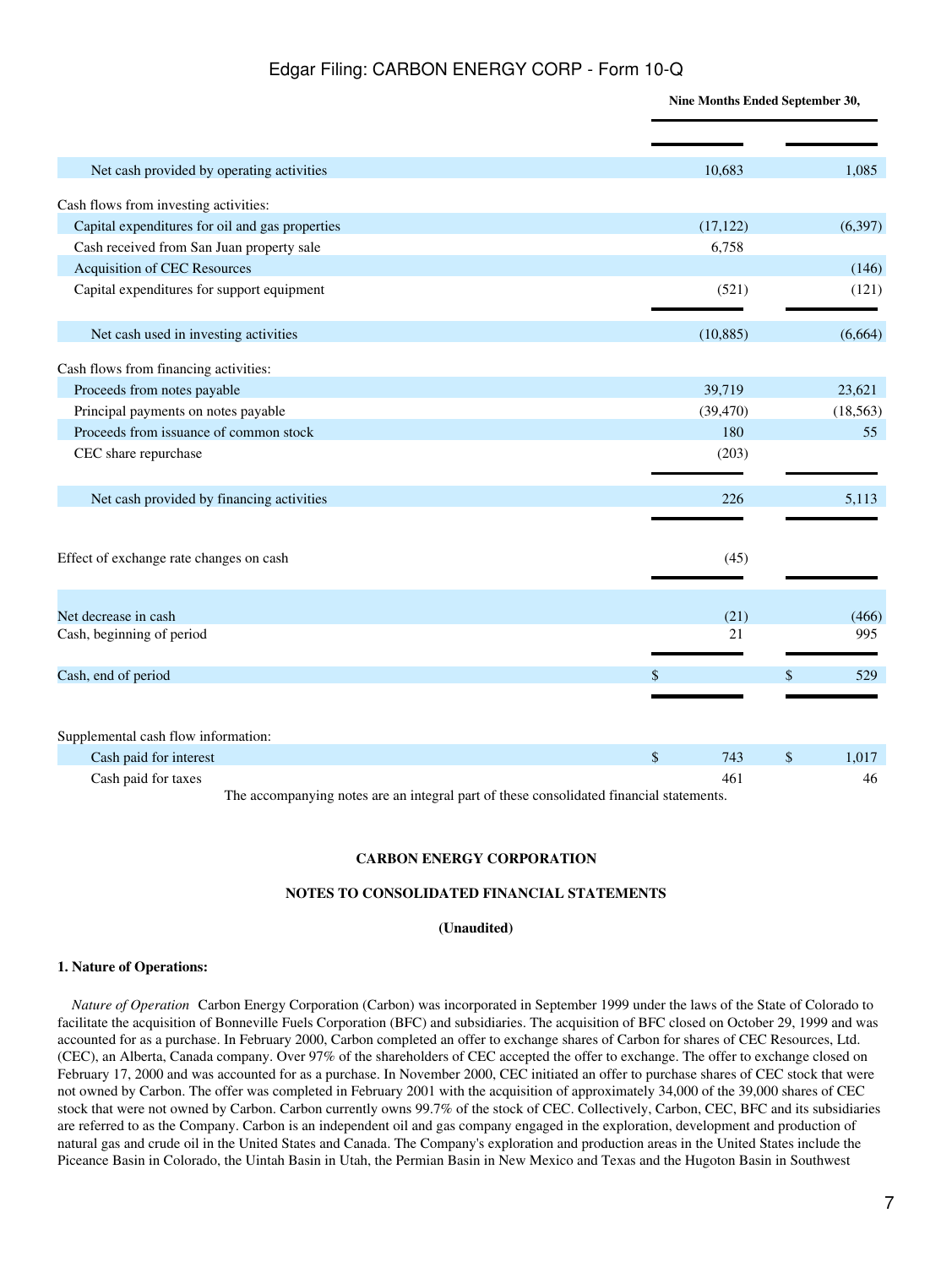Kansas. The Company's exploration and production areas in Canada include Central Alberta and Southeast Saskatchewan.

 The unaudited financial statements presented herein have been prepared pursuant to the rules and regulations of the Securities and Exchange Commission ("SEC"). The statements do not include certain information and note disclosures required by generally accepted accounting principles for complete financial statements. The accompanying consolidated financial statements of the Company should be read in conjunction with the consolidated financial statements and notes thereto included in the Company's Annual Report on Form 10-K, for the year ended December 31, 2000, as filed with the SEC. The statements reflect all adjustments which, in the opinion of management, are necessary to fairly present the Company's financial position at September 30, 2001 and the results of operations and cash flows for the periods presented.

All amounts are presented in U.S. dollars unless otherwise stated.

#### **2. Significant Accounting Principles:**

*Principles of Consolidation* The consolidated financial statements include the accounts of Carbon and its subsidiaries all of which are wholly owned, except CEC of which the Company owns approximately 99.7% of the equity. All significant intercompany transactions and balances have been eliminated.

*Cash Equivalents*The Company considers all highly liquid instruments with original maturities of three months or less when purchased to be cash equivalents.

*Amounts Due From Broker* This account represents net cash margin deposits held by a brokerage firm for the Company's derivative accounts.

*Property and Equipment* The Company follows the full cost method of accounting for its oil and gas properties, whereby all costs incurred in the acquisition, exploration and development of properties (including costs of surrendered and abandoned leaseholds, delay lease rentals, dry holes and direct overhead related to exploration and development activities) are capitalized.

 Capitalized costs are accumulated on a country-by-country basis and are depleted using the units of production method based on proved reserves of oil and gas. The Company presently has two cost centers the United States and Canada. For purposes of the depletion calculation, oil and gas reserves are converted to a common unit of measure on the basis of six thousand cubic feet of gas to one barrel of oil. A reserve is provided for the estimated future cost of site restoration, dismantlement and abandonment activities as a component of depletion. Investments in unproved properties are recorded at the lower of cost or fair market value and are not depleted pending the determination of the existence of proved oil and gas reserves.

 Pursuant to full cost accounting rules, capitalized costs less related accumulated depletion and deferred income taxes may not exceed the sum of (1) the present value of future net revenue from estimated production of proved oil and gas reserves using a 10% discount factor and unescalated oil and gas prices and costs as of the end of the period; plus (2) the cost of properties not being amortized, if any; plus (3) the lower of cost or estimated fair value of unproved properties included in the costs being amortized, if any; less (4) related income tax effects. At September 30, 2001 the "spot" prices that the Company would have realized for its natural gas and oil sales were at a level whereby the Company's capitalized costs in the United States and Canada exceeded the above limit by approximately \$15.0 million. Subsequent to September 30, 2000 and before the release of these interim financial statements, the "spot" prices have rebounded, which has resulted in the present value of the Company's future net revenues, discounted at 10%, once again exceeding the Company's capitalized costs. Accordingly, we were not required to record a write down of properties. A decline in gas and oil prices from current levels, or other factors, without other mitigating circumstances, could cause a future write-down of capitalized costs and a non-cash charge against future earnings.

 Proceeds from disposal of interests in oil and gas properties are accounted for as adjustments of capitalized costs with no gain or loss recognized, unless such adjustment would significantly alter the rate of depletion.

Buildings, transportation and other equipment are depreciated on the straight-line method with lives ranging from three to seven years.

*Employee Trust* The employee trust represents amounts which may be used to satisfy obligations to persons who have been, or will be, terminated as a result of the Company's acquisition of BFC. The employee trust is expected to be disbursed or returned to the Company by October 31, 2001.

*Undistributed Revenue* Represents amounts due to other owners of jointly owned oil and gas properties for their share of revenue from the properties.

*Revenue Recognition*The Company follows the sales method of accounting for natural gas revenues. Under this method, revenues are recognized based on actual volumes of gas sold to purchasers. The volumes of gas sold may differ from the volumes to which the Company is entitled based on its interests in the properties, creating gas imbalances. Revenue is deferred and a liability is recorded for those properties where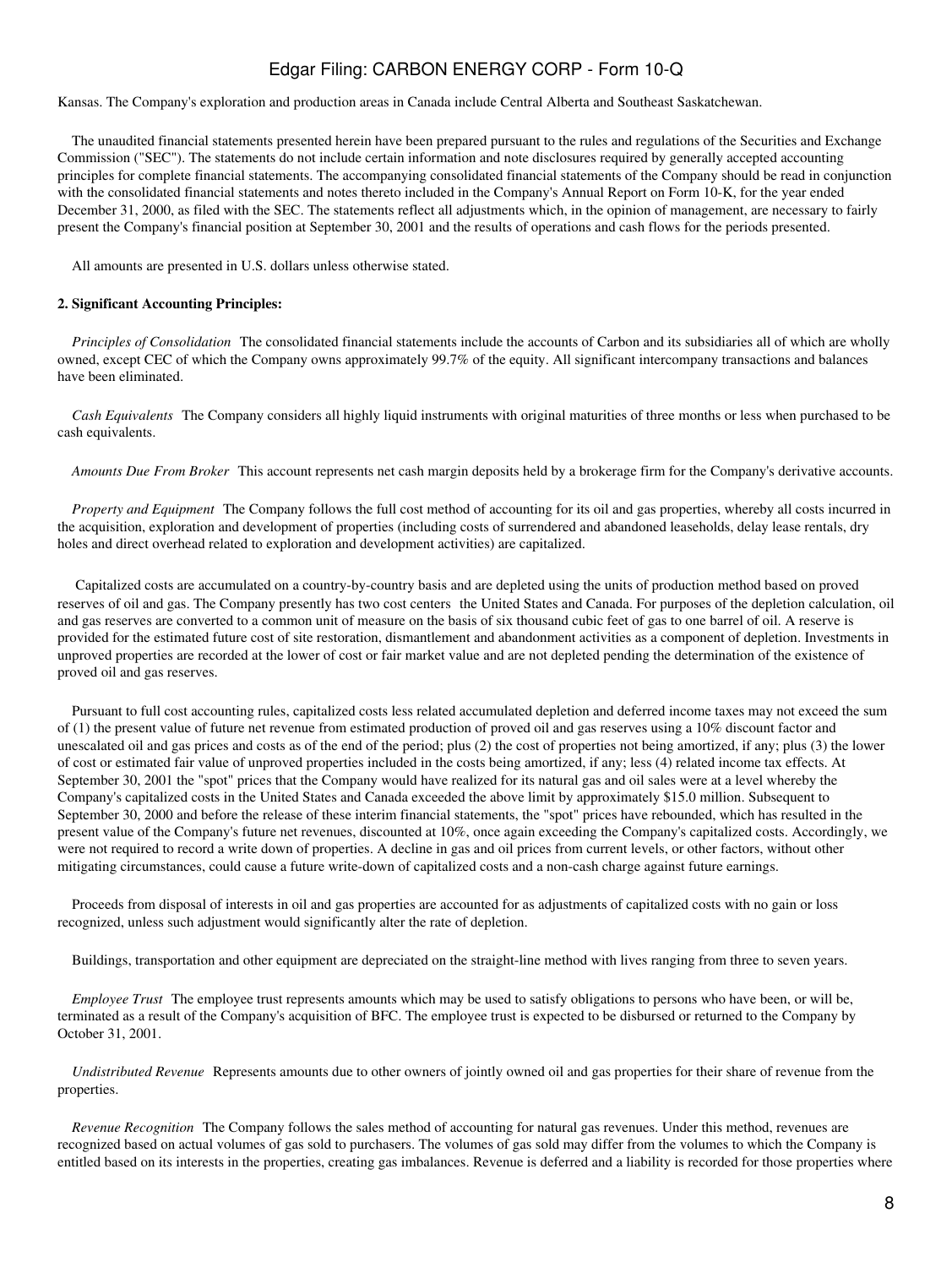the estimated remaining reserves will not be sufficient to enable the underproduced owner to recoup its entitled share through production.

 The Company records sales and the related cost of sales on gas marketing transactions using the accrual method of accounting (i.e., the transaction is recorded when the commodity is purchased and/or delivered).

 The Company's gas marketing contracts are generally month-to-month and provide that the Company will sell to end users gas which is produced from the Company's properties and/or acquired from third parties.

*Income Taxes* The Company accounts for income taxes under the liability method which requires recognition of deferred tax assets and liabilities for the expected future tax consequences of events that have been included in the financial statements or tax returns. Under this method, deferred tax assets and liabilities are determined based on the difference between the financial statement and tax basis of assets and liabilities using enacted tax rates in effect for the year in which the differences are expected to reverse.

*Hedging Transactions* The Company from time to time may use certain financial instruments in an attempt to reduce exposure to the market fluctuations in the price of oil and natural gas. The Company may hedge price risk of a portion of the Company's production with swap, collar, futures, and floor and ceiling arrangements. Pursuant to Company guidelines, the Company is to engage in these activities only as a hedging mechanism. The Company has a Risk Management Committee to administer its production hedging program and approve all production hedging transactions. Gains or losses from financial instruments that qualify for hedge accounting treatment are recognized as an adjustment to sales revenue when the transactions being hedged are finalized. Gains or losses from financial instruments that do not qualify for hedge accounting treatment are recognized currently as other income or expense. The cash flows from these instruments are included in operating activities in the consolidated statements of cash flows.

 The Company follows Statement of Financial Accounting Standards (SFAS) No. 133, "Accounting for Derivative Instruments and Hedging Activities" which provides accounting and reporting standards requiring that every derivative instrument (including certain derivative instruments embedded in other contracts) be recorded on the balance sheet as either an asset or liability measured at its fair value. It also requires that changes in the derivative's fair value be recognized currently in earnings unless specific hedge accounting criteria are met. Special accounting for qualifying hedges allows a derivative's gains and losses to offset related results on the hedged item in the income statement, and requires that a company must formally document, designate and assess the effectiveness of transactions that receive hedge accounting treatment. SFAS No. 133 became effective for the Company on January 1, 2001.

 The table below sets forth the financial statement impact to the Company of recording derivative instruments designated as hedges and derivative instruments not designated as hedges upon the adoption of SFAS No. 133 on January 1, 2001.

|                                                                                  |    | Amount     |
|----------------------------------------------------------------------------------|----|------------|
|                                                                                  |    | (millions) |
| <b>Balance Sheet:</b>                                                            |    |            |
| Derivative liability                                                             | \$ | (7.2)      |
| Deferred tax asset                                                               |    | 2.9        |
| Cumulative effect of a change in accounting principle (other comprehensive loss) |    | 2.8        |
| <b>Statement of Operations:</b>                                                  |    |            |
| Cumulative effect of a change in accounting principle (derivative loss)          | S  |            |

 During the first nine months of 2001, net hedging losses of \$2.3 million (\$1.4 million after tax) were transferred from other comprehensive income and the change in the fair market value of outstanding derivative liabilities for contracts designated as hedges decreased by \$3.0 million (\$1.7 million after tax). As of September 30, 2001, the Company had net unrealized derivative gains of \$610,000 (\$327,000 after tax). The Company expects to reclassify \$573,000 of these gains to earnings during the next twelve month period.

 The table below sets forth BFC's and CEC's derivative financial instrument positions that qualify for hedge accounting treatment as of September 30, 2001.

*Futures and swaps:*

| <b>BFC Contracts</b> |                      |                                           |                                            |  |      |                             | <b>CEC</b> Contracts                      |                                            |
|----------------------|----------------------|-------------------------------------------|--------------------------------------------|--|------|-----------------------------|-------------------------------------------|--------------------------------------------|
| Year                 | Bbl/<br><b>MMBtu</b> | Weighted<br>Average<br><b>Fixed Price</b> | <b>Derivative</b><br>Asset/<br>(Liability) |  | Year | <b>Bbl/</b><br><b>MMBtu</b> | Weighted<br>Average<br><b>Fixed Price</b> | <b>Derivative</b><br>Asset/<br>(Liability) |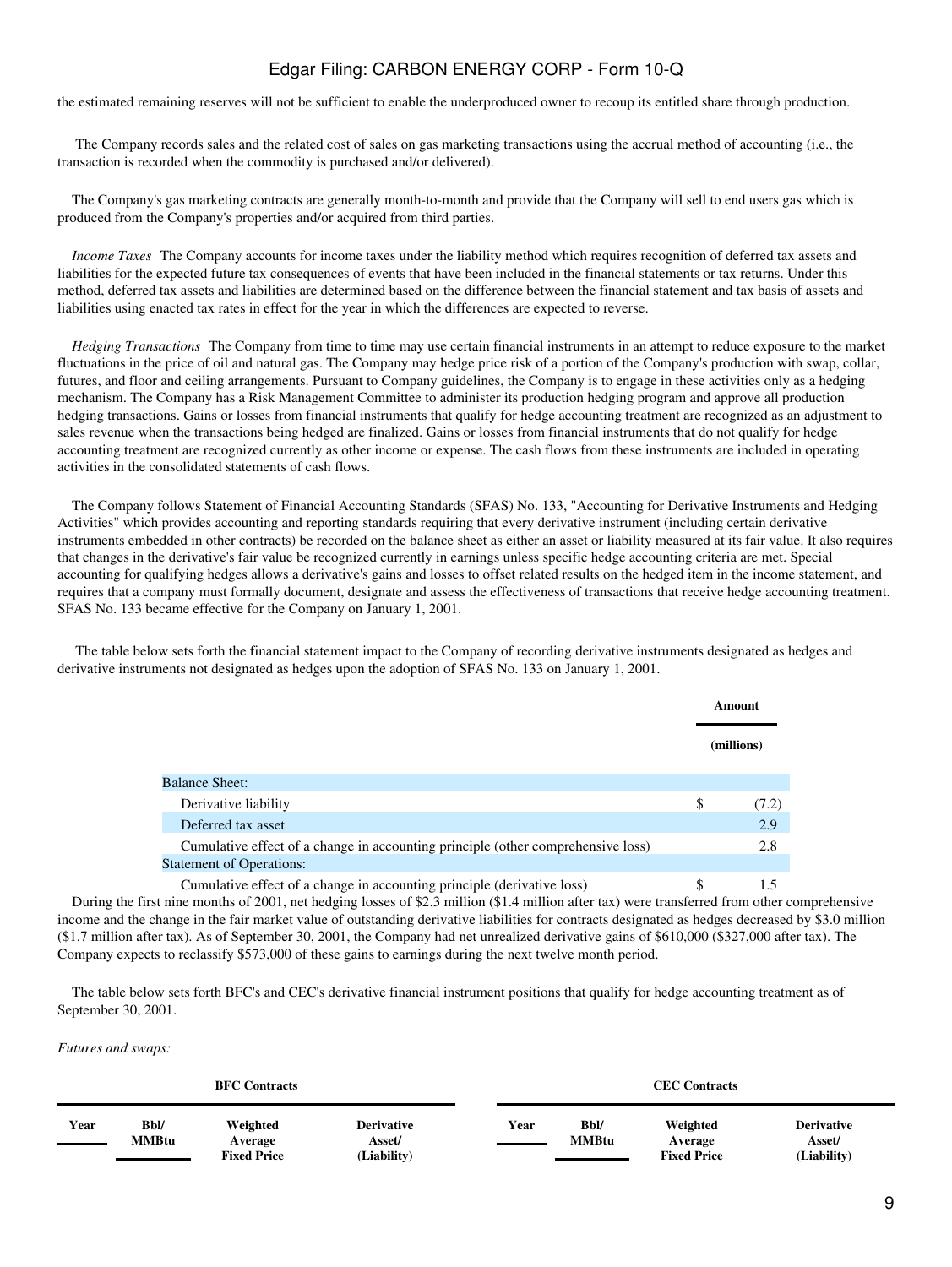|              |                    |           | <b>BFC Contracts</b>                   |                     |                                          |                    |                                            |              |                    |                    |                                        | <b>CEC Contracts</b>              |              |               |                                            |
|--------------|--------------------|-----------|----------------------------------------|---------------------|------------------------------------------|--------------------|--------------------------------------------|--------------|--------------------|--------------------|----------------------------------------|-----------------------------------|--------------|---------------|--------------------------------------------|
|              |                    |           | <b>Bbl/</b><br><b>MMBtu</b>            |                     |                                          |                    | (thousands)                                |              |                    |                    |                                        | <b>Bbl/</b><br><b>MMBtu</b>       |              |               | (thousands)                                |
| Gas<br>2001  |                    | 80,000 \$ |                                        | 2.28S               |                                          |                    | 10                                         |              | Gas<br>2001        | $40,000$ \$        |                                        | 2.21S                             |              |               | 22                                         |
| Collars:     |                    |           |                                        |                     |                                          |                    |                                            |              |                    |                    |                                        |                                   |              |               |                                            |
|              |                    |           | <b>BFC</b> Contracts                   |                     |                                          |                    |                                            |              |                    |                    | <b>CEC</b> Contracts                   |                                   |              |               |                                            |
| Year         | <b>Bbl/</b>        |           | Average<br><b>Floor</b><br><b>Bbl/</b> |                     | Average<br><b>Ceiling</b><br><b>Bbl/</b> |                    | <b>Derivative</b><br>Asset/<br>(Liability) |              | <b>Bbl/</b>        |                    | Average<br><b>Floor</b><br><b>Bbl/</b> | Average<br><b>Ceiling</b><br>Bbl/ |              |               | <b>Derivative</b><br>Asset/<br>(Liability) |
|              | <b>MMBtu</b>       |           | <b>MMBtu</b>                           |                     | <b>MMBtu</b>                             |                    | (thousands)                                | Year         | <b>MMBtu</b>       |                    | <b>MMBtu</b>                           | <b>MMBtu</b>                      |              |               | (thousands)                                |
| Oil          |                    |           |                                        |                     |                                          |                    |                                            | Oil          |                    |                    |                                        |                                   |              |               |                                            |
| 2001         | 18,400             | \$        | 24.00                                  | \$                  | 29.10                                    | \$                 | 27                                         | 2001         | 9,200              | \$                 | 24.00                                  | \$                                | 29.05        | \$            | 13                                         |
| 2002         | 73,000             | \$        | 22.00                                  | $\mathbb{S}$        | 27.50                                    | $\mathcal{S}$      | 46                                         | 2002         | 36,500             | \$                 | 22.00                                  | $\mathsf{\$}$                     | 27.50        | $\mathcal{S}$ | 25                                         |
| Gas          |                    |           |                                        |                     |                                          |                    |                                            | Gas          |                    |                    |                                        |                                   |              |               |                                            |
| 2001<br>2002 | 123,000<br>304,000 | \$<br>\$  | 2.62<br>2.50                           | $\mathcal{S}$<br>\$ | 3.37<br>3.50                             | $\mathbb{S}$<br>\$ | 92<br>37                                   | 2001<br>2002 | 117,000<br>288,000 | $\mathbb{S}$<br>\$ | 2.84<br>2.42                           | $\mathcal{S}$<br>\$               | 3.84<br>3.42 | \$<br>\$      | 202<br>83                                  |

With the adoption of SFAS No. 133, the Company has a derivative contract that no longer qualifies for hedge accounting treatment. The table below sets forth the position of this contract as of September 30, 2001.

*Swaps:*

|      |                             |   | <b>BFC Contracts</b>                                              |                                                           |    |
|------|-----------------------------|---|-------------------------------------------------------------------|-----------------------------------------------------------|----|
| Year | <b>Bbl/</b><br><b>MMBtu</b> |   | Weighted<br>Average<br><b>Fixed Price</b><br><b>Bbl/</b><br>MMBtu | <b>Derivative</b><br>Asset/<br>(Liability)<br>(thousands) |    |
| Gas  |                             |   |                                                                   |                                                           |    |
| 2001 | 62,000<br>- -               | S | 2.04                                                              | S<br>.                                                    | 43 |

 During the first nine months of 2001, payments of \$1.4 million were made to the counterparty of this contract. The fair market value of this contract increased by \$1.2 million and was recognized as other income.

 During the first nine months of 2001, the Company entered into Permian Basin basis swaps that do not qualify for hedge accounting treatment. The value of these contracts were \$8,000 at September 30, 2001. At September 30, 2001, basis swaps covering 40,000 MMBtu were outstanding and expire on or before October 31, 2001.

*Foreign Currency Translation* Foreign currency transactions and financial statements are translated in accordance with SFAS No. 52 "Foreign Currency Translation". The Company uses the U.S. dollar as its functional currency, except for CEC, which uses the Canadian dollar. Assets and liabilities related to the operations of CEC are generally translated at current exchange rates, and the related translation adjustments are reported as a component of accumulated other comprehensive income in the statement of stockholders' equity. Income statement accounts are translated at the average rates during the period. As a result of the change in the value of the Canadian dollar relative to the U.S. dollar, the Company reported a non cash currency translation loss of \$440,000 for the nine months ended September 30, 2001.

*Comprehensive Income*The Company follows the provisions of SFAS No. 130, "Reporting Comprehensive Income." Comprehensive income includes net income and certain items recorded directly to shareholders' equity and classified as other comprehensive income. The following table sets forth the calculation of comprehensive income for the nine months ended September 30, 2001 and 2000.

> **Nine Months Ended September 30,**

**2001 2000**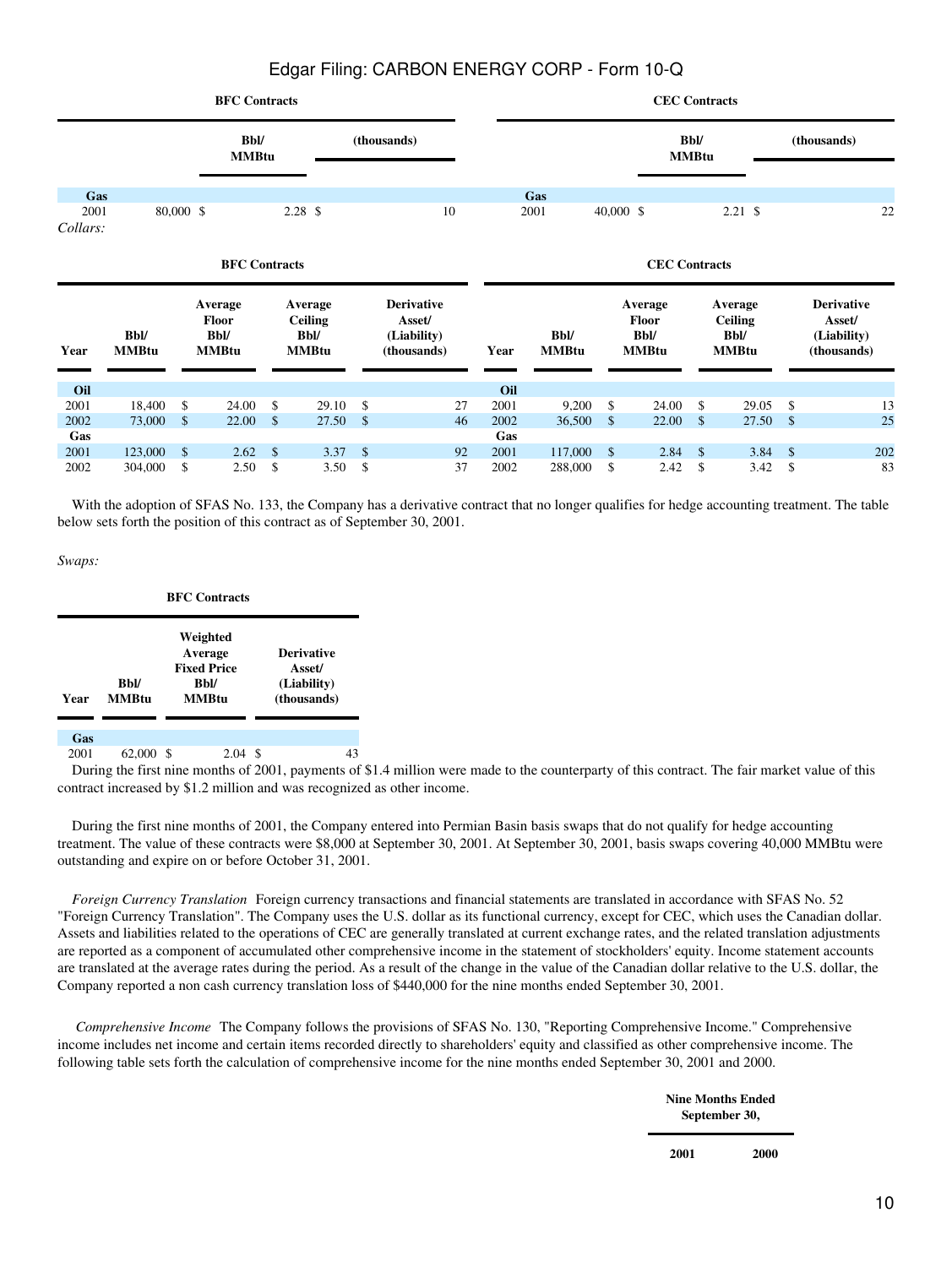|                                                                        | September 30,         | <b>Nine Months Ended</b> |     |
|------------------------------------------------------------------------|-----------------------|--------------------------|-----|
|                                                                        | (in thousands)        |                          |     |
| Net income                                                             | $\mathbb{S}$<br>2,016 | $\mathbb{S}$             | 520 |
| Other comprehensive income (loss), net of tax:                         |                       |                          |     |
| Currency translation adjustment                                        | (440)                 |                          | 42  |
| Cumulative effect of change in accounting<br>principle January 1, 2001 | (2,768)               |                          |     |
| Reclassification adjustment for settled contracts                      | 1,381                 |                          |     |
| Changes in fair value of outstanding hedge positions                   | 1,714                 |                          |     |
| Other comprehensive income (loss)                                      | (113)                 |                          | 42  |
|                                                                        |                       |                          |     |
| Comprehensive income                                                   | \$<br>1,903           | \$                       | 562 |

*Earnings (Loss) Per Share* The Company uses the weighted average number of shares outstanding in calculating earnings per share data. When dilutive, options are included as share equivalents using the treasury stock method and are included in the calculation of diluted per share data.

#### **3. Acquisition and Disposition of Assets:**

*Acquisition of CEC Resources Ltd.*On February 17, 2000, Carbon completed the acquisition of approximately 97% of the stock of CEC. An offer to exchange shares of Carbon stock for shares of CEC stock resulted in the issuance of 1,482,826 shares of Carbon stock to holders of CEC stock. The acquisition was accounted for as a purchase. As stated in Note 1 to the financial statements, in February 2001, CEC acquired approximately 34,000 of the 39,000 remaining shares of CEC stock that were not owned by Carbon. Carbon currently owns 99.7% of the stock of CEC.

 The following unaudited pro forma information presents a summary of the consolidated results of operations as if the acquisition had occurred at January 1, 2000.

|                     | <b>Nine Months</b><br><b>Ended</b><br><b>September 30, 2000</b> |
|---------------------|-----------------------------------------------------------------|
|                     | (unaudited)                                                     |
| Total revenue       | \$<br>12,149,000                                                |
| Net income          | \$<br>613,000                                                   |
| Earnings per share: |                                                                 |
| Basic               | \$<br>0.11                                                      |
| Diluted             | \$<br>0.11                                                      |

 These unaudited pro forma results have been prepared for comparative purposes only and do not purport to be indicative of results of operations that actually would have resulted had the combination occurred at January 1, 2000, or future results of operations of the consolidated entities.

*Disposition of Oil and Gas Assets*In January 2001, the Company closed the sale of its entire working interest and related leasehold rights in the San Juan Basin, receiving net proceeds of approximately \$6.8 million. The proceeds were used to repay amounts outstanding under the Company's credit facilities and to finance the Company's exploration and development program.

### **4. Long-Term Debt:**

*United States Facility* The Company moved its credit facility from U.S. Bank National Association to Wells Fargo Bank West, National Association in the third quarter of 2000.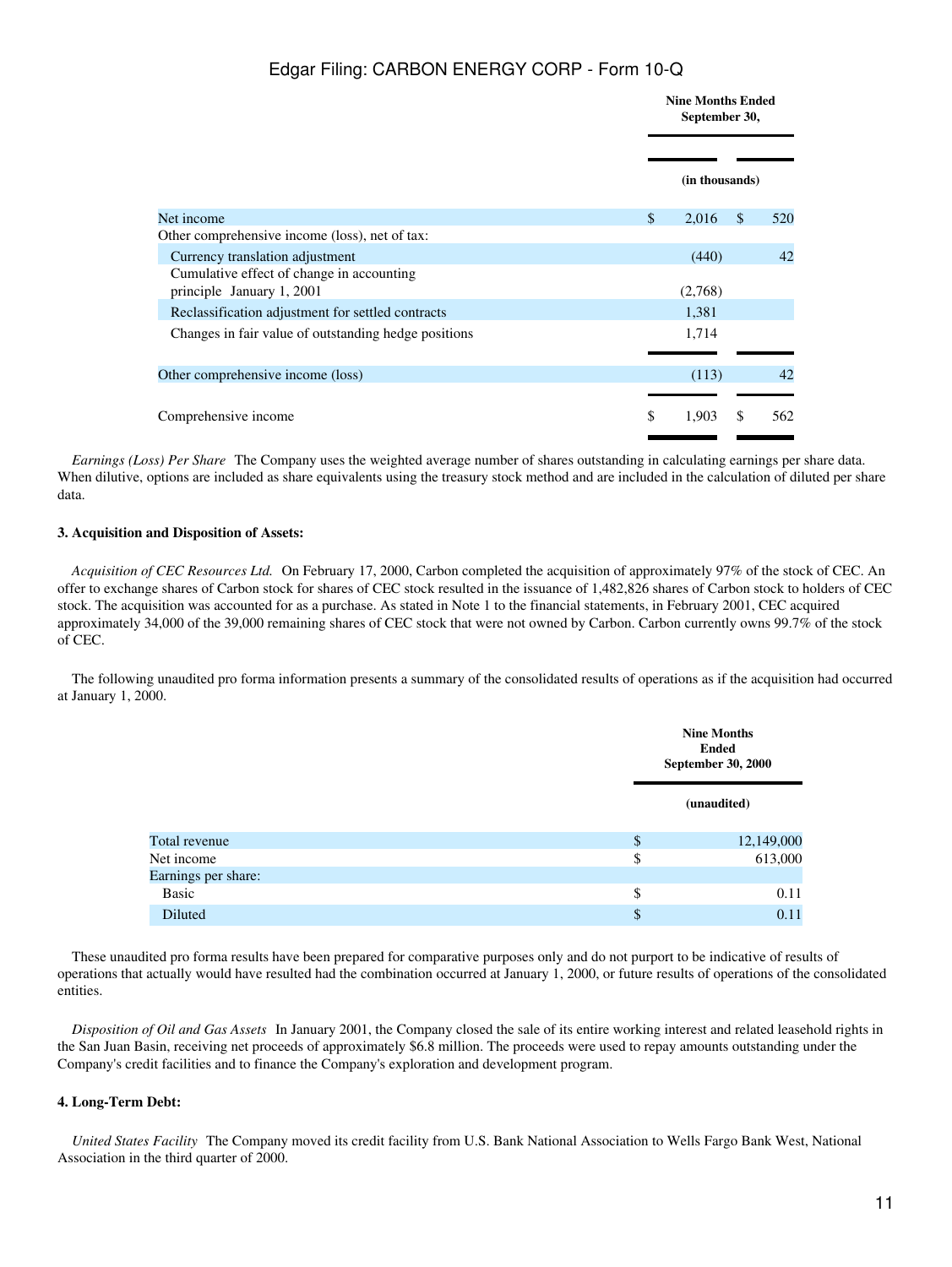The facility is an oil and gas reserve based line-of-credit and had a borrowing base of \$16.3 million with outstanding borrowings of \$13.5 million at September 30, 2001. The borrowing base is subject to a \$500,000 per month reduction schedule through November 1, 2001, at which time the borrowing base will be \$15.3 million. The facility is secured by certain U.S. oil and gas properties of the Company and is scheduled to convert to a term note on October 1, 2002. This facility is scheduled to have a maturity date of either the economic half life of the Company's remaining U.S. reserves on the last day of the revolving period, or October 1, 2006, whichever is earlier. The facility bears interest at a rate equal to LIBOR plus 1.75% or Wells Fargo Bank West Prime, at the option of the Company. The Company's average borrowing rate was approximately 5.4% at September 30, 2001. The borrowing base is based upon the lender's semi-annual evaluation of the Company's proved oil and gas reserves.

 The credit agreement contains various covenants, which prohibit or limit the Company's ability to pay dividends, purchase treasury shares, incur indebtedness, sell properties or merge with another entity. The Company is also required to maintain certain financial ratios.

*Canadian Facility* In June 2001, the Company secured an increase to approximately \$9.2 million from approximately \$4.3 million in the borrowing base of its facility with the Canadian Imperial Bank of Commerce (CIBC). Outstanding borrowings against the facility were \$1.7 million at September 30, 2001. The Canadian facility is secured by the Canadian oil and gas properties of the Company. The revolving phase of the Canadian facility expires on March 31, 2002. If the revolving commitment is not renewed, the loan will be converted into a term loan and will be reduced by consecutive monthly payments over a period not to exceed 24 months. Subject to possible changes in the borrowing base, CIBC has agreed that it will not require the Company to make any principal payments under the term loan section of the facility until October 2002 at the earliest. As such, no amounts under the Canadian facility have been classified as current on the September 30, 2001 balance sheet. The Canadian facility bears interest at the CIBC Prime rate plus 0.5%. The rate was approximately 5.75% at September 30, 2001.

 The Canadian facility contains various covenants which limit the Company's ability to pay dividends, purchase treasury shares, incur indebtedness, sell properties, or merge with another entity.

 The agreement with CIBC also provides for \$3.5 million of credit which can be utilized for commodity swaps covering a portion of the Company's oil and gas production, forward exchange

 contracts and gas purchase and sales transactions. The Company currently utilizes the swap facility to hedge a portion of its Canadian production (see Note 2).

#### **5. Business and Geographical Segments:**

 Segment information has been prepared in accordance with SFAS No. 131, "Disclosures about Segments of an Enterprise and Related Information". Carbon has two reportable and geographic segments: BFC and CEC, representing oil and gas operations in the United States and Canada, respectively. The segments are strategic business units which operate in unique geographic locations. The segment data presented below was prepared on the same basis as Carbon's consolidated financial statements.

|                                             |                                | <b>Three Months Ended</b><br>September 30, 2001 |              |                                | <b>Nine Months Ended</b><br>September 30, 2001 |              |
|---------------------------------------------|--------------------------------|-------------------------------------------------|--------------|--------------------------------|------------------------------------------------|--------------|
|                                             | <b>United</b><br><b>States</b> | Canada                                          | <b>Total</b> | <b>United</b><br><b>States</b> | Canada                                         | <b>Total</b> |
| Revenues:                                   |                                |                                                 |              |                                |                                                |              |
| Oil and gas sales                           | \$<br>$1,985$ \$               | 2,711 \$                                        | 4,696        | $8,255$ \$<br><sup>\$</sup>    | 11,560 \$                                      | 19,815       |
| Marketing and other, net                    | (395)                          |                                                 | (395)        | 857                            |                                                | 857          |
| Expenses:                                   | 1,590                          | 2,711                                           | 4,301        | 9,112                          | 11,560                                         | 20,672       |
| Oil and gas production costs                | 895                            | 964                                             | 1,859        | 2,714                          | 3,526                                          | 6,240        |
| Depreciation, depletion and<br>amortization | 901                            | 663                                             | 1,564        | 2,442                          | 1,958                                          | 4,400        |
| General and administrative, net             | 646                            | 405                                             | 1,051        | 2,033                          | 1,332                                          | 3,365        |
| Interest, net                               | 164                            | 31                                              | 195          | 481                            | 124                                            | 605          |
|                                             |                                |                                                 |              |                                |                                                |              |
| Total operating expenses                    | 2,606                          | 2,063                                           | 4,669        | 7,670                          | 6,940                                          | 14,610       |
| Minority interest                           |                                |                                                 |              |                                | 26                                             | 26           |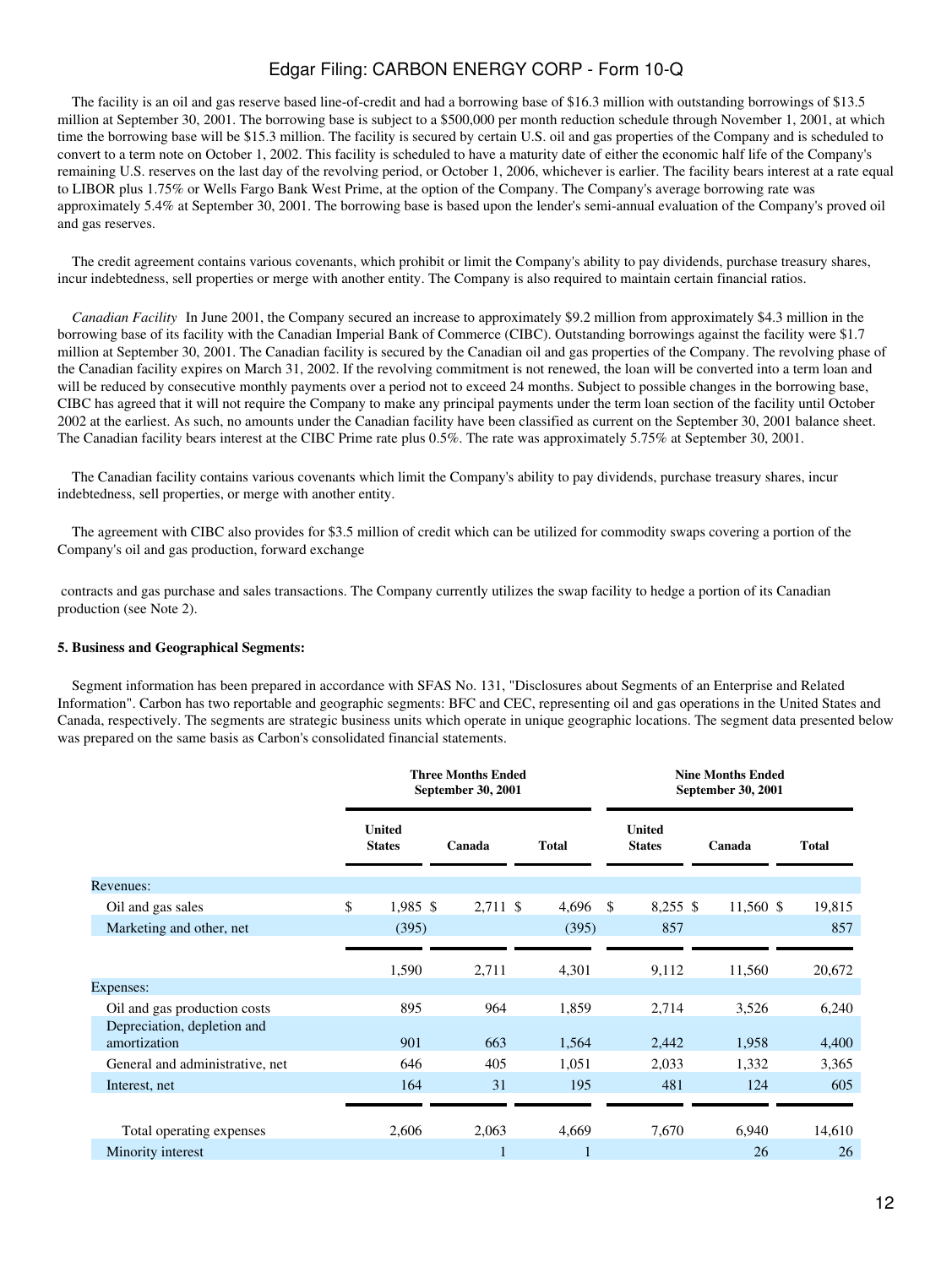|                                                                                  |                  | <b>Three Months Ended</b><br>September 30, 2001 |            |               |            | <b>Nine Months Ended</b><br>September 30, 2001 |         |
|----------------------------------------------------------------------------------|------------------|-------------------------------------------------|------------|---------------|------------|------------------------------------------------|---------|
| Income (loss) before income taxes                                                | (1,016)          | 647                                             | (369)      |               | 1,442      | 4,594                                          | 6,036   |
| Income tax provision (benefit)                                                   | (382)            | 317                                             | (65)       |               | 540        | 1,970                                          | 2,510   |
| Net income (loss) before cumulative<br>effect of change in accounting principle. | (634)            | 330                                             | (304)      |               | 902        | 2,624                                          | 3,526   |
| Cumulative effect of change in accounting<br>principle, net of tax               |                  |                                                 |            |               | (1,510)    |                                                | (1,510) |
| Net income (loss)                                                                | \$<br>$(634)$ \$ | 330 \$                                          | $(304)$ \$ |               | $(608)$ \$ | $2,624$ \$                                     | 2,016   |
| Total assets                                                                     | \$<br>44,241 \$  | 19,458 \$                                       | 63,699     | <sup>\$</sup> | 44,241 \$  | 19,458 \$                                      | 63,699  |

|                                             |                                | <b>Three Months Ended</b><br>September 30, 2000 |                |              | <b>Nine</b><br><b>Months</b><br><b>Ended</b><br>Sep 30,<br>2000 | <b>Feb. 18</b><br><b>Through</b><br>Sep 30,<br>2000 |              |
|---------------------------------------------|--------------------------------|-------------------------------------------------|----------------|--------------|-----------------------------------------------------------------|-----------------------------------------------------|--------------|
|                                             | <b>United</b><br><b>States</b> | Canada                                          | <b>Total</b>   |              | <b>United</b><br><b>States</b>                                  | Canada                                              | <b>Total</b> |
| Revenues:                                   |                                |                                                 |                |              |                                                                 |                                                     |              |
| Oil and gas sales                           | \$<br>2,785 \$                 | 1,599 \$                                        | 4,384          | \$           | 7,464 \$                                                        | 3,949 \$                                            | 11,413       |
| Marketing and other, net                    | 50                             | (71)                                            | (21)           |              | 157                                                             | (71)                                                | 86           |
|                                             | 2,835                          | 1,528                                           | 4,363          |              | 7,621                                                           | 3,878                                               | 11,499       |
| Expenses:                                   |                                |                                                 |                |              |                                                                 |                                                     |              |
| Oil and gas production costs                | 1,024                          | 554                                             | 1,578          |              | 2,640                                                           | 1,186                                               | 3,826        |
| Depreciation, depletion and<br>amortization | 1,079                          | 438                                             | 1,517          |              | 2,929                                                           | 1,105                                               | 4,034        |
| General and administrative, net             | 452                            | 296                                             | 748            |              | 1,323                                                           | 731                                                 | 2,054        |
| Interest, net                               | 270                            | 53                                              | 323            |              | 652                                                             | 131                                                 | 783          |
| Total operating expenses                    | 2,825                          | 1,341                                           | 4,166          |              | 7,544                                                           | 3,153                                               | 10,697       |
| Minority interest                           |                                | $\overline{4}$                                  | $\overline{4}$ |              |                                                                 | 11                                                  | 11           |
| Income before income taxes                  | 10                             | 183                                             | 193            |              | 77                                                              | 714                                                 | 791          |
| Income tax provision                        |                                | 21                                              | 21             |              |                                                                 | 271                                                 | 271          |
|                                             |                                |                                                 |                |              |                                                                 |                                                     |              |
| Net income                                  | \$<br>10 <sup>5</sup>          | $162 \text{ }$ \$                               | 172            | \$           | 77S                                                             | 443 \$                                              | 520          |
| <b>Total assets</b>                         | \$<br>41,591 \$                | 14,732 \$                                       | 56,323         | $\mathbb{S}$ | 41,591 \$                                                       | 14,732 \$                                           | 56,323       |
|                                             |                                |                                                 |                |              |                                                                 |                                                     |              |

<span id="page-12-0"></span>**Item 2. MANAGEMENT'S DISCUSSION AND ANALYSIS OF FINANCIAL CONDITION AND RESULTS OF OPERATIONS**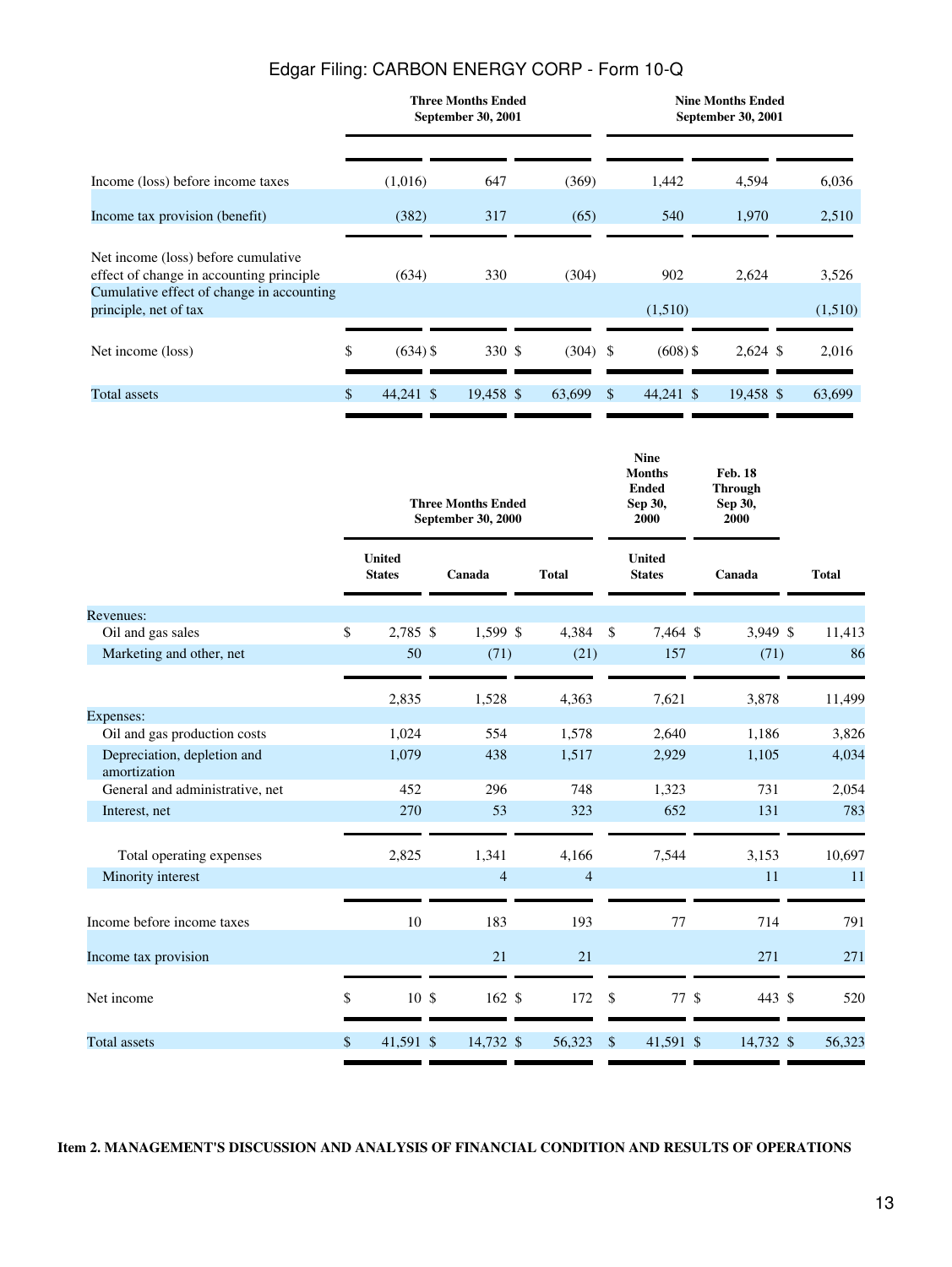### **Results of Operations**

 The following table and the discussion that follows present comparative revenue, sales, volumes, average sales prices, expenses and the percentage change between periods for the three months ended September 30, 2001 and 2000 (third quarter) for the Company's United States operations, conducted through BFC and the Company's Canadian operations, conducted through CEC.

|                                          | <b>United States</b><br><b>Three Months Ended</b><br>September 30, |       |               | Canada (1)<br><b>Three Months Ended</b><br>September 30, |          |                                                                   |        |  |  |  |
|------------------------------------------|--------------------------------------------------------------------|-------|---------------|----------------------------------------------------------|----------|-------------------------------------------------------------------|--------|--|--|--|
|                                          | 2001                                                               | 2000  | <b>Change</b> |                                                          | 2001     | 2000                                                              | Change |  |  |  |
|                                          | (Dollars in thousands, except<br>prices and per Mcfe information)  |       |               |                                                          |          | (Dollars in thousands, except<br>prices and per Mcfe information) |        |  |  |  |
| Revenues:                                |                                                                    |       |               |                                                          |          |                                                                   |        |  |  |  |
| Oil and gas revenues                     | \$<br>1,985 \$                                                     | 2,785 | $-29%$        | \$                                                       | 2,711 \$ | 1,599                                                             | 70%    |  |  |  |
| Marketing and other, net                 | (395)                                                              | 50    | $-890%$       |                                                          |          | (71)                                                              | n/a    |  |  |  |
|                                          |                                                                    |       |               |                                                          |          |                                                                   |        |  |  |  |
| Total revenues                           | 1,590                                                              | 2,835 | $-44%$        |                                                          | 2,711    | 1,528                                                             | 77%    |  |  |  |
|                                          |                                                                    |       |               |                                                          |          |                                                                   |        |  |  |  |
| Daily sales volumes:                     |                                                                    |       |               |                                                          |          |                                                                   |        |  |  |  |
| Natural gas (MMcf)                       | 7.9                                                                | 9.9   | $-20%$        |                                                          | 8.3      | 4.9                                                               | 69%    |  |  |  |
| Oil and liquids (Bbl)                    | 227                                                                | 192   | 18%           |                                                          | 224      | 195                                                               | 15%    |  |  |  |
| Equivalents production (MMcfe 6:1)       | 9.2                                                                | 11.1  | $-17%$        |                                                          | 9.6      | 6.1                                                               | 57%    |  |  |  |
|                                          |                                                                    |       |               |                                                          |          |                                                                   |        |  |  |  |
| Average price realized:                  |                                                                    |       |               |                                                          |          |                                                                   |        |  |  |  |
| Natural gas (Mcf)                        | \$<br>$2.01 \text{ }$ \$                                           | 2.59  | $-22%$        | \$                                                       | 3.03~\$  | 2.89                                                              | 5%     |  |  |  |
| Oil and liquids (Bbl)                    | 25.62                                                              | 23.83 | 8%            |                                                          | 19.37    | 16.25                                                             | 19%    |  |  |  |
|                                          |                                                                    |       |               |                                                          |          |                                                                   |        |  |  |  |
| Direct lifting costs                     | \$<br>476 \$                                                       | 434   | 10%           | \$                                                       | 371 \$   | 217                                                               | 71%    |  |  |  |
| Average direct lifting costs/Mcfe        | 0.56                                                               | 0.43  | 30%           |                                                          | 0.42     | 0.39                                                              | 8%     |  |  |  |
| Other production costs                   | 419                                                                | 590   | $-29%$        |                                                          | 593      | 337                                                               | 76%    |  |  |  |
| General and administrative, net          | 646                                                                | 452   | 43%           |                                                          | 405      | 296                                                               | 37%    |  |  |  |
| Depreciation, depletion and amortization | 901                                                                | 1,079 | $-16%$        |                                                          | 663      | 438                                                               | 51%    |  |  |  |
| Interest expense, net                    | 164                                                                | 270   | $-39%$        |                                                          | 31       | 53                                                                | $-42%$ |  |  |  |
| Income tax provision (benefit)           | (382)                                                              |       | n/a           |                                                          | 317      | 21                                                                | 1410%  |  |  |  |

<sup>(1)</sup>

Volumetric sales figures for Canadian activities are presented net before royalty interests.

 Revenues from oil and gas sales of BFC for the third quarter of 2001 were \$2.0 million, a 29% decrease from 2000. The decrease was due primarily to decreased gas prices and natural production declines in all operating areas and the divestiture in January 2001 of the Company's entire working interests and related leasehold rights in the San Juan Basin, partially offset by production increases in the Piceance and Permian Basins.

 Revenues from oil, liquids and gas sales of CEC for the third quarter of 2001 were \$2.7 million, a 70% increase from the prior year period. The increase was due primarily to increased oil, liquids, and gas production and higher oil, liquids and gas prices.

 BFC's average production for the third quarter of 2001 was 227 barrels of oil per day and 7.9 million cubic feet (MMcf) of gas per day, a decrease of 17% from the same period in 2000 on a Mcf equivalent (Mcfe) basis where one barrel of oil is equal to six Mcf of gas. In January 2001, the Company divested its entire working interests and related leasehold rights in the San Juan Basin. This accounted for substantially all of the decrease in U.S. natural gas production compared to the third quarter of 2000 as production increases in the Piceance and Permian Basins offset natural production declines in all operating areas. The increase in oil production was due to successful drilling activities conducted during 2001 in the Permian Basin, partially offset by natural production declines. During the third quarter of 2001, BFC participated in the drilling of 9 gross (6.9 net) wells compared to 6 gross (1.1 net) wells in 2000.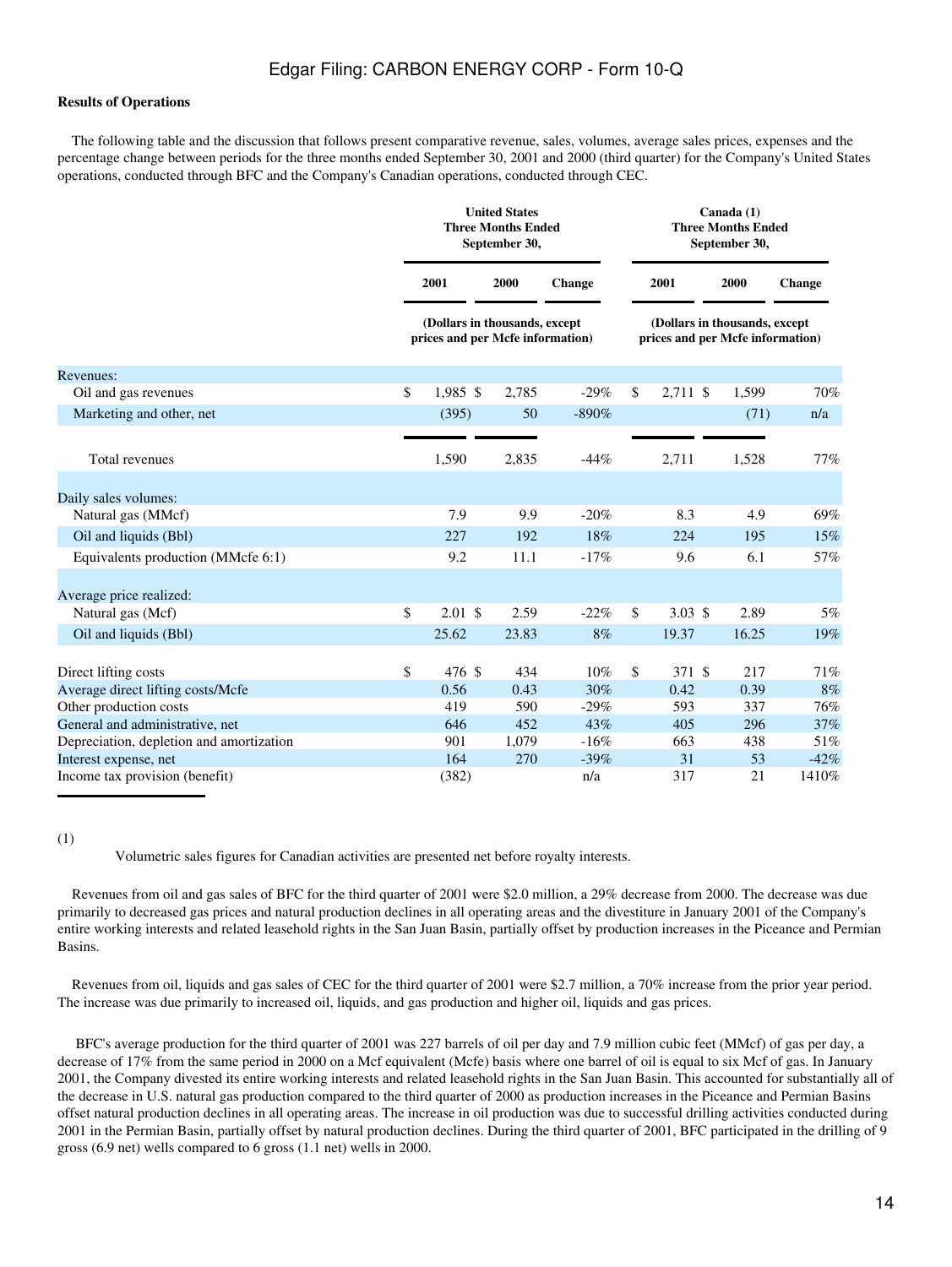CEC's average production for the third quarter of 2001 was 224 barrels of oil and liquids per day and 8.3 MMcf of gas per day, an increase of 57% on a Mcfe basis from the same period in 2000. The increase was due primarily to successful drilling and recompletion activities in the Carbon and Rowley areas of Central Alberta. During the third quarter of 2001, CEC participated in the drilling of 2 gross (2 net) wells. CEC did not have any drilling activity during the comparable period in 2000.

 Average oil prices realized by BFC increased 8% from \$23.83 per barrel for the third quarter of 2000 to \$25.62 for 2001. The average oil price includes hedge losses of \$126,000 for the third quarter of 2000. There was no oil hedge activity for the third quarter of 2001. Average natural gas prices realized by BFC decreased 22% from \$2.59 per Mcf for the third quarter of 2000 to \$2.01 for 2001. The average natural gas price includes hedge losses of \$903,000 and \$280,000 for the third quarter of 2000 and 2001, respectively.

 Average oil and liquids prices realized by CEC increased 19% from \$16.25 per barrel for the third quarter of 2000 to \$19.37 for 2001. The average oil price includes hedge losses of \$58,000 for the third quarter of 2000. There was no oil hedge activity for the third quarter of 2001. Average natural gas prices realized by CEC increased 5% from \$2.89 per Mcf for the third quarter of 2000 to \$3.03 for 2001. The average natural gas price includes hedge losses of \$384,000 for the third quarter of 2000 compared to hedge gains of \$191,000 for 2001.

 For the third quarter of 2001, BFC recorded a \$625,000 impairment for an outstanding account receivable from a purchaser of the Company's gas production. The Company is currently pursuing its available options regarding the collection of this account. This impairment was partially offset by mark-to-market gains of \$158,000 on a derivative contract that does not qualify for hedge accounting treatment under provision of SFAS No. 133. In conjunction with the adoption of SFAS No. 133 on January 1, 2001, the Company recorded a derivative loss (net of tax) of \$1.5 million as the cumulative effect of a change in accounting principle related to this derivative contract.

 Direct lifting costs incurred by BFC were \$476,000 or \$.56 per Mcfe for the third quarter of 2001 compared to \$434,000 or \$.43 per Mcfe for 2000. The increase was primarily due to well workovers and equipment repairs in the Permian and Piceance Basins performed in the third quarter of 2001.

 Other production costs incurred by BFC consisting of severance taxes and production overhead, were \$419,000 for the third quarter of 2001 compared to \$590,000 for 2000. The decrease was primarily due to lower severance taxes due to lower gas prices and declines in gas production.

 Direct lifting costs incurred by CEC were \$371,000 or \$.42 per Mcfe for the third quarter of 2001 compared to \$217,000 or \$.39 per Mcfe for 2000.

 Other production costs incurred by CEC consisting of net Crown and other royalty expense were \$593,000 for the third quarter of 2001 compared to \$337,000 for 2000. The increase was due to a rise in net Crown royalties due to higher oil and gas prices and increased production.

 General and administrative expenses net of overhead reimbursements incurred by BFC increased 43% from \$452,000 for the third quarter of 2000 to \$646,000 for 2001. The increase was primarily due to a reduction in overhead reimbursements as a result of the sale of the Company's San Juan Basin properties, salary increases, personnel additions and increased consulting costs in conjunction with the Company's higher level of capital expenditures.

 General and administrative expenses net of overhead reimbursements incurred by CEC increased 37% from \$296,000 for the third quarter of 2000 to \$405,000 for 2001. The increase was primarily due to salary increases, personnel additions and increased consulting costs in conjunction with the Company's higher level of capital expenditures.

 Interest expense incurred by BFC decreased 39% from \$270,000 for the third quarter of 2000 to \$164,000 for 2001. The decrease was due primarily to a reduction in debt as a result of proceeds received from the divestiture of the Company's San Juan Basin properties, decreased margin deposits related to the Company's derivative positions, and a decline in interest rates, partially offset by increased funding requirements for capital expenditures.

 Interest expense incurred by CEC decreased 42% from \$53,000 for the third quarter of 2000 to \$31,000 for 2001. The decrease was due primarily to a reduction in debt as a result of increased cashflow from operating activities and a decline in interest rates, partially offset by increased funding requirements for capital expenditures.

 Depreciation, depletion and amortization (DD&A) of the Company's oil and gas assets is determined based upon the units of production method. This expense is typically based on the historical capitalized costs incurred to find, develop and recover oil and gas reserves. However, the Company's current DD&A rate is determined primarily by the purchase price the Company allocated to oil and gas properties in its acquisitions of BFC and CEC and the proved reserves which the Company acquired in the acquisitions.

 DD&A expense incurred by BFC decreased 16% from \$1.1 million for the third quarter of 2000 to \$901,000 for 2001. The decrease was due primarily to decreased production. DD&A expense was \$1.06 per Mcfe for the third quarter of 2001 and 2000.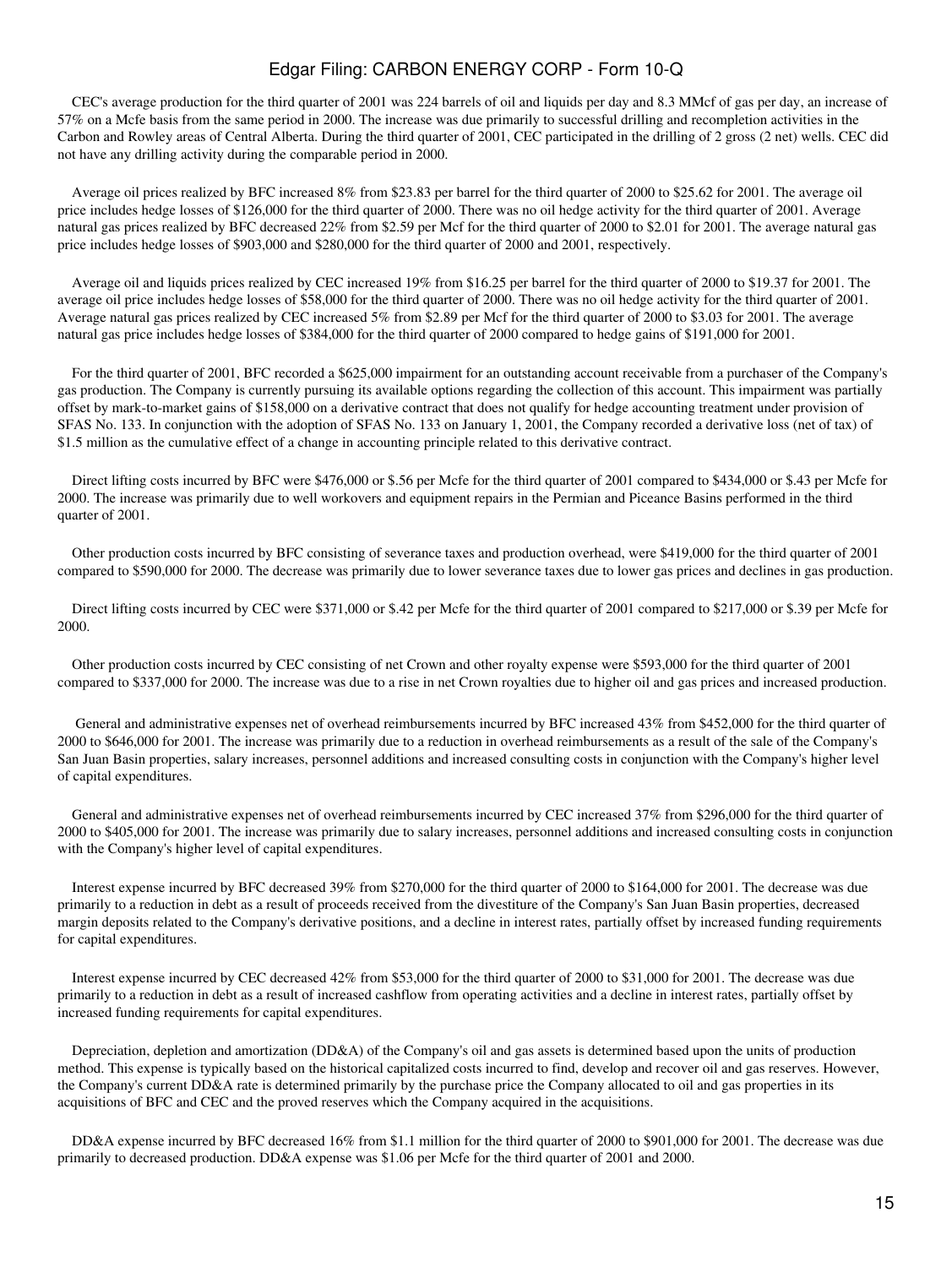DD&A expense incurred by CEC increased 51% from \$438,000 for the third quarter of 2000 to \$663,000 for 2001. The increase was due primarily to increased production. DD&A expense was \$.75 per Mcfe for the third quarter of 2001 compared to \$.78 per Mcfe for 2000.

 Income tax benefit recorded by BFC was \$382,000 for the third quarter of 2001, an effective tax rate of 38%. BFC did not record a provision for income taxes for the third quarter of 2000.

 Income tax expense incurred by CEC was \$317,000 for the third quarter of 2001, an effective tax rate of 49% compared to \$21,000 and an effective tax rate of 11% for 2000.

 The following table and the discussion that follows present comparative revenue, sales, volumes, average sales prices, expenses and the percentage change between periods for the nine months ended September 30, 2001 and 2000. The Company's Canadian operations were established in February 2000 through an exchange offer of Carbon shares for shares of CEC. The following table is a pro forma presentation, as if the acquisition of CEC occurred on January 1, 2000.

|                                          | <b>Nine Months Ended</b> |                   | <b>United States</b><br>September 30,                             |               |                  | Canada (1)<br><b>Nine Months Ended</b><br>September 30,           |               |
|------------------------------------------|--------------------------|-------------------|-------------------------------------------------------------------|---------------|------------------|-------------------------------------------------------------------|---------------|
|                                          |                          | 2001              | 2000                                                              | <b>Change</b> | 2001             | 2000                                                              | <b>Change</b> |
|                                          |                          |                   | (Dollars in thousands, except<br>prices and per Mcfe information) |               |                  | (Dollars in thousands, except<br>prices and per Mcfe information) |               |
| Revenues:                                |                          |                   |                                                                   |               |                  |                                                                   |               |
| Oil and gas revenues                     | \$                       | $8,255$ \$        | 7,464                                                             | 11%           | \$<br>11,560 \$  | 4,599                                                             | 151%          |
| Marketing and other, net                 |                          | 857               | 157                                                               | 446%          |                  | (71)                                                              | n/a           |
| Total revenues                           |                          | 9,112             | 7,621                                                             | 20%           | 11,560           | 4,528                                                             | 155%          |
| Daily sales volumes:                     |                          |                   |                                                                   |               |                  |                                                                   |               |
| Natural gas (MMcf)                       |                          | 7.3               | 9.2                                                               | $-21%$        | 8.6              | 5.0                                                               | 72%           |
| Oil and liquids (Bbl)                    |                          | 227               | 187                                                               | 21%           | 231              | 180                                                               | 28%           |
| Equivalent production (MMcfe 6:1)        |                          | 8.7               | 10.3                                                              | $-16%$        | 10.0             | 6.1                                                               | 64%           |
| Average price realized:                  |                          |                   |                                                                   |               |                  |                                                                   |               |
| Natural gas (Mcf)                        | \$                       | $3.30~\text{\AA}$ | 2.47                                                              | 34%           | \$<br>4.28 $$$   | 2.61                                                              | 64%           |
| Oil and liquids (Bbl)                    |                          | 27.10             | 24.06                                                             | 13%           | 23.33            | 20.44                                                             | 14%           |
| Direct lifting costs                     | \$                       | $1,256$ \$        | 1,176                                                             | 7%            | \$<br>$1,168$ \$ | 614                                                               | 90%           |
| Average direct lifting costs/Mcfe        |                          | 0.53              | 0.41                                                              | 29%           | 0.43             | 0.37                                                              | 16%           |
| Other production costs                   |                          | 1,458             | 1,464                                                             | $0\%$         | 2,358            | 732                                                               | 222%          |
| General and administrative, net          |                          | 2,033             | 1,323                                                             | 54%           | 1,332            | 845                                                               | 58%           |
| Depreciation, depletion and amortization |                          | 2,442             | 2,929                                                             | $-17%$        | 1,958            | 1,309                                                             | 50%           |
| Interest expense, net                    |                          | 481               | 652                                                               | $-26%$        | 124              | 152                                                               | $-18%$        |
| Income tax provision                     |                          | 540               |                                                                   | n/a           | 1,970            | 329                                                               | 499%          |

<sup>(1)</sup>

Volumetric sales figures for Canadian activities are presented net before royalty interests.

 Revenues from oil and gas sales of BFC for the first nine months of 2001 were \$8.3 million, an increase of 11% from 2000. The increase was due primarily to increased oil and gas prices and production increases in the Piceance and Permian Basins partially offset by natural production declines in all operating areas and the divestiture in January 2001 of the Company's entire working interests and related leasehold rights in the San Juan Basin.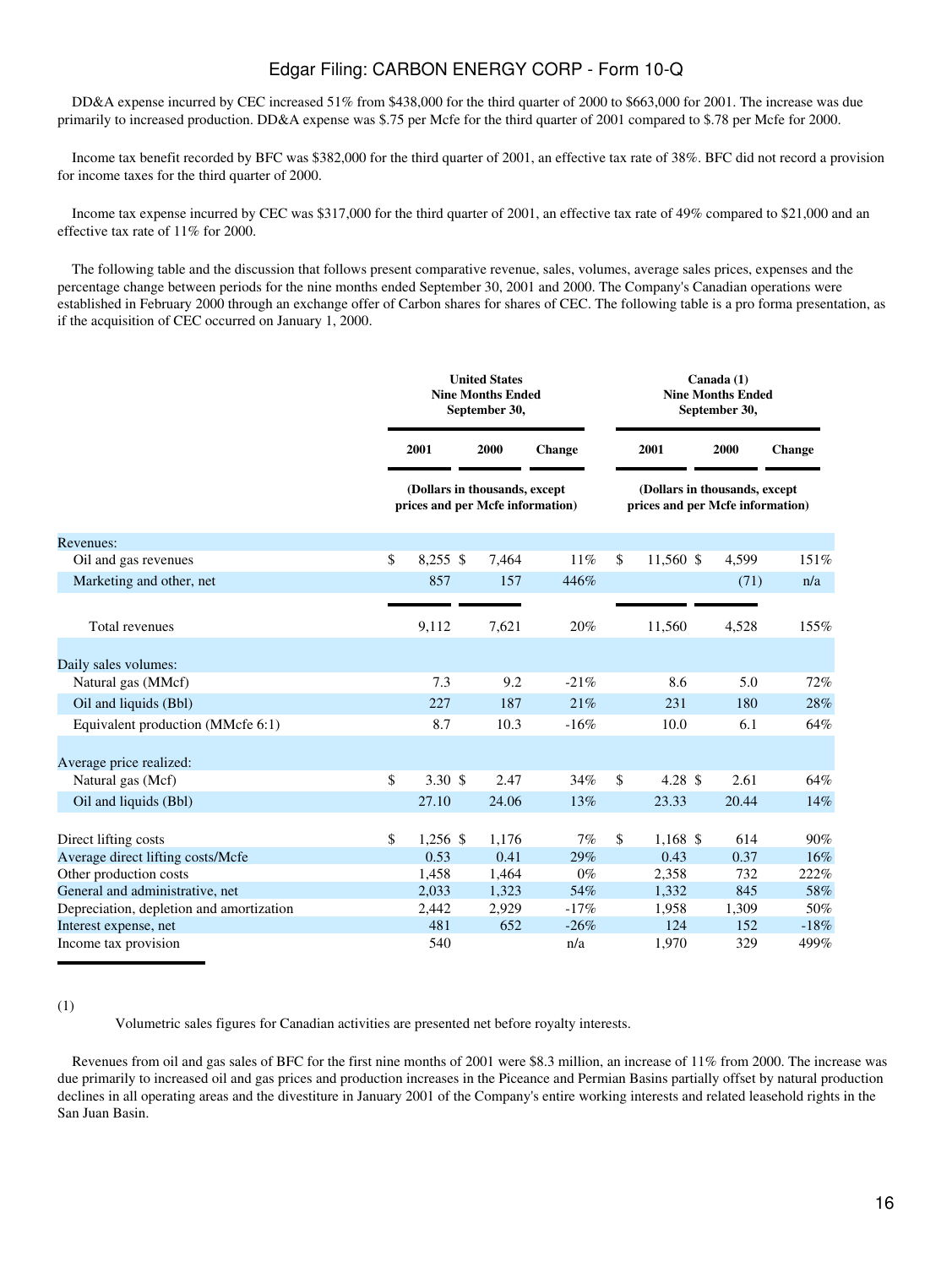Revenues from oil, liquids and gas sales of CEC for the first nine months of 2001 were \$11.6 million, an increase of 151% from the prior year period. The increase was due primarily to increased oil, liquid and gas production and higher oil, liquids and gas prices.

 BFC's average production for the first nine months of 2001 was 227 barrels of oil per day and 7.3 million cubic feet (MMcf) of gas per day, a decrease of 16% from the same period in 2000 on a Mcf equivalent (Mcfe) basis where one barrel of oil is equal to six Mcf of gas. In January 2001, the Company divested its entire working interests and related leasehold rights in the San Juan Basin. This accounted for substantially all of the decrease in U.S. natural gas production compared to the first nine months of 2000 as production increases in the Piceance and Permian Basins offset natural production declines in all operating areas. The increase in oil production was due to successful drilling activities conducted during 2001 in the Permian Basin, partially offset by natural production declines. During the first nine months of 2001, BFC participated in the drilling of 24 gross (14.8 net) wells compared to 14 gross (6.8 net) wells in 2000.

 CEC's average production for the first nine months of 2001 was 231 barrels of oil and liquids per day and 8.6 MMcf of gas per day, an increase of 64% on a Mcfe basis from the same period in 2000. The increase was due primarily to successful drilling and recompletion activities in the Carbon and Rowley areas of Central Alberta. During the first nine months of 2001, CEC participated in the drilling of 7 gross (7 net) wells. CEC did not have any drilling activity during the comparable period in 2000.

 Average oil prices realized by BFC increased 13% from \$24.06 per barrel for first nine months of 2000 to \$27.10 for 2001. The average oil price includes hedge losses of \$228,000 for the first nine months of 2000. There was no oil hedge activity for the first nine months of 2001. Average natural gas prices realized by BFC increased 34% from \$2.47 per Mcf for the first nine months of 2000 to \$3.30 for 2001. The average natural gas price includes hedge losses of \$1.3 million and \$1.6 million for the first nine months of 2000 and 2001, respectively.

 Average oil and liquids prices realized by CEC increased 14% from \$20.44 per barrel for the first nine months of 2000 to \$23.33 for 2001. The average oil price includes hedge losses of \$93,000 for the first nine months of 2000. There was no oil hedge activity for the first nine months of 2001. Average natural gas prices realized by CEC increased 64% from \$2.61 per Mcf for the first nine months of 2000 to \$4.28 for 2001. The average natural gas price includes hedge losses of \$532,000 and \$730,000 for the first nine months of 2000 and 2001, respectively.

 Marketing and other revenue realized by BFC was \$857,000 for the first nine months of 2001, compared to \$157,000 for 2000. This increase was primarily due to mark-to-market gains of \$1.2 million on a derivative contract that does not qualify for hedge accounting treatment under provisions of SFAS No. 133. In conjunction with the adoption of SFAS No. 133, on January 1, 2001, the Company recorded a derivative loss (net of tax) of \$1.5 million as the cumulative effect of a change in accounting principle related to this derivative contract. This increase was partially offset by a \$625,000 impairment related to an outstanding account receivable from a purchaser of the Company's gas production. The Company is currently pursuing its available options regarding collection of this account.

 Direct lifting costs incurred by BFC were \$1.3 million or \$.53 per Mcfe for the first nine months of 2001 compared to \$1.2 million or \$.41 per Mcfe for 2000. The per Mcfe increase was primarily due to well workovers and equipment repairs in the Permian and Piceance Basins performed in 2001.

 Other production costs incurred by BFC consisting of severance taxes and production overhead, were \$1.5 million for the first nine months of 2001 and 2000. Higher severance taxes due to higher prices were offset by declines in gas production.

 Direct lifting costs incurred by CEC were \$1.2 million or \$.43 per Mcfe for the first nine months of 2001 compared to \$614,000 or \$.37 per Mcfe for 2000.

 Other production costs incurred by CEC consisting of net Crown and other royalty expense were \$2.4 million for the first nine months of 2001 compared to \$732,000 for 2000. The increase was due to a rise in net Crown royalties due to higher oil and gas prices and increased production.

 General and administrative expenses net of overhead reimbursements incurred by BFC increased 54% from \$1.3 million for the first nine months of 2000 to \$2.0 million for 2001. The increase was primarily due to a reduction in overhead reimbursements as a result of the sale of the Company's San Juan Basin properties, salary increases, personnel additions and increased consulting costs in conjunction with the Company's higher level of capital expenditures.

 General and administrative expenses net of overhead reimbursements incurred by CEC increased 58% from \$845,000 for the first nine months of 2000 to \$1.3 million for 2001. The increase was primarily due to salary increases, personnel additions and increased consulting costs in conjunction with the Company's higher level of capital expenditures.

 Interest expense incurred by BFC decreased 26% from \$652,000 for the first nine months of 2000 to \$481,000 for 2001. The decrease was due primarily to a reduction in debt as a result of proceeds received from the divestiture of the Company's San Juan Basin properties, decreased margin deposits related to the Company's derivative position and a decrease in interest rates, partially offset by increased funding requirements for capital expenditures.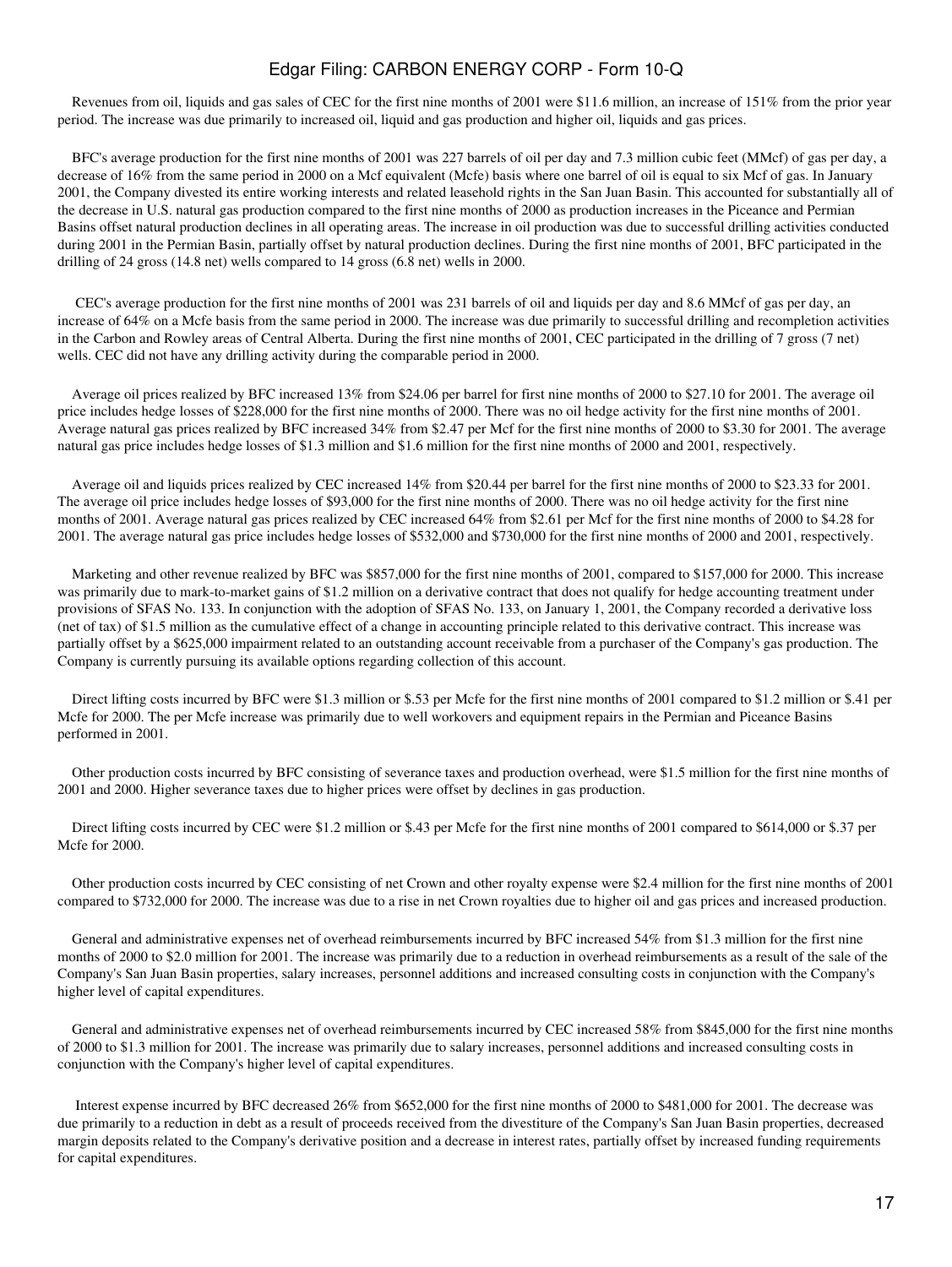Interest expense incurred by CEC decreased 18% from \$152,000 for the first nine months of 2000 to \$124,000 for 2001. The decrease was due primarily to a reduction in debt as a result of increased cash flow from operating activities and a decline in interest rates, partially offset by increased funding requirements for capital expenditures.

 Depreciation, depletion and amortization (DD&A) of the Company's oil and gas assets is determined based upon the units of production method. This expense is typically based on the historical capitalized costs incurred to find, develop and recover oil and gas reserves. However, the Company's current DD&A rate is determined primarily by the purchase price the Company allocated to oil and gas properties in its acquisitions of BFC and CEC and the proved reserves which the Company acquired in the acquisitions.

 DD&A expense incurred by BFC decreased 17% from \$2.9 million for the first nine months of 2000 to \$2.4 million for 2001. The decrease was due primarily to decreased production. DD&A expense was \$1.03 per Mcfe for the first nine months of 2001 and 2000.

 DD&A expense incurred by CEC increased 50% from \$1.3 million for the first nine months of 2000 to \$2.0 million for 2001. The increase was due primarily to increased production. DD&A expense was \$.72 per Mcfe for the first nine months of 2001 compared to \$.78 per Mcfe for 2000.

 Income tax expense incurred by BFC was \$540,000 for the first nine months of 2001, an effective tax rate of 37%. BFC did not record a provision for income taxes for the first nine months of 2000.

 Income tax expense incurred by CEC was \$2.0 million for the first nine months of 2001, an effective tax rate of 43% compared to \$329,000 and an effective tax rate of 38% for 2000.

#### **Capital Resources and Liquidity**

 At September 30, 2001, Carbon had \$63.7 million of assets on its balance sheet. Total capitalization was \$49.7 million, consisting of 69% of stockholders' equity and 31% of debt.

United States Facility The Company moved its credit facility from U.S. Bank National Association to Wells Fargo Bank West, National Association in the third quarter of 2000.

 The facility is an oil and gas reserve based line-of-credit and had a borrowing base of \$16.3 million with outstanding borrowings of \$13.5 million at September 30, 2001. The borrowing base is subject to a \$500,000 per month reduction schedule through November 1, 2001, at which time the borrowing base will be \$15.3 million. The facility is secured by certain U.S. oil and gas properties of the Company and is scheduled to convert to a term note on October 1, 2002. This facility is scheduled to have a maturity date of either the economic half life of the Company's remaining U.S. reserves on the last day of the revolving period, or October 1, 2006, whichever is earlier. The facility bears interest at a rate equal to LIBOR plus 1.75% or Wells Fargo Bank West Prime, at the option of the Company. The Company's average borrowing rate was approximately 5.4% at September 30, 2001. The borrowing base is based upon the lender's semi-annual evaluation of the Company's proved oil and gas reserves.

 The credit agreement contains various covenants, which prohibit or limit the Company's ability to pay dividends, purchase treasury shares, incur indebtedness, sell properties or merge with another entity. The Company is also required to maintain certain financial ratios.

*Canadian Facility* In June 2001, the Company secured an increase to approximately \$9.2 million from approximately \$4.3 million in the borrowing base of its facility with the Canadian Imperial Bank of Commerce (CIBC). Outstanding borrowings against the facility were \$1.7 million at September 30, 2001. The Canadian facility is secured by the Canadian oil and gas properties of the Company. The revolving phase of the Canadian facility expires on March 31, 2002. If the revolving commitment is not renewed, the loan will be converted into a term loan and will be reduced by consecutive monthly payments over a period not to exceed 24 months. Subject to possible changes in the borrowing base, CIBC has agreed that it will not require the Company to make any principal payments under the term loan section of the facility until October 2002 at the earliest. As such, no amounts under the Canadian facility have been classified as current on the September 30, 2001 balance sheet. The Canadian facility bears interest at the CIBC Prime rate plus 0.5%. The rate was approximately 5.75% at September 30, 2001.

 The Canadian facility contains various covenants which limit the Company's ability to pay dividends, purchase treasury shares, incur indebtedness, sell properties, or merge with another entity.

 The agreement with CIBC also provides for \$3.5 million of credit which can be utilized for commodity swaps covering a portion of the Company's oil and gas production, forward exchange contracts and gas purchase and sales transactions. The Company currently utilizes the swap facility to hedge a portion of its Canadian production.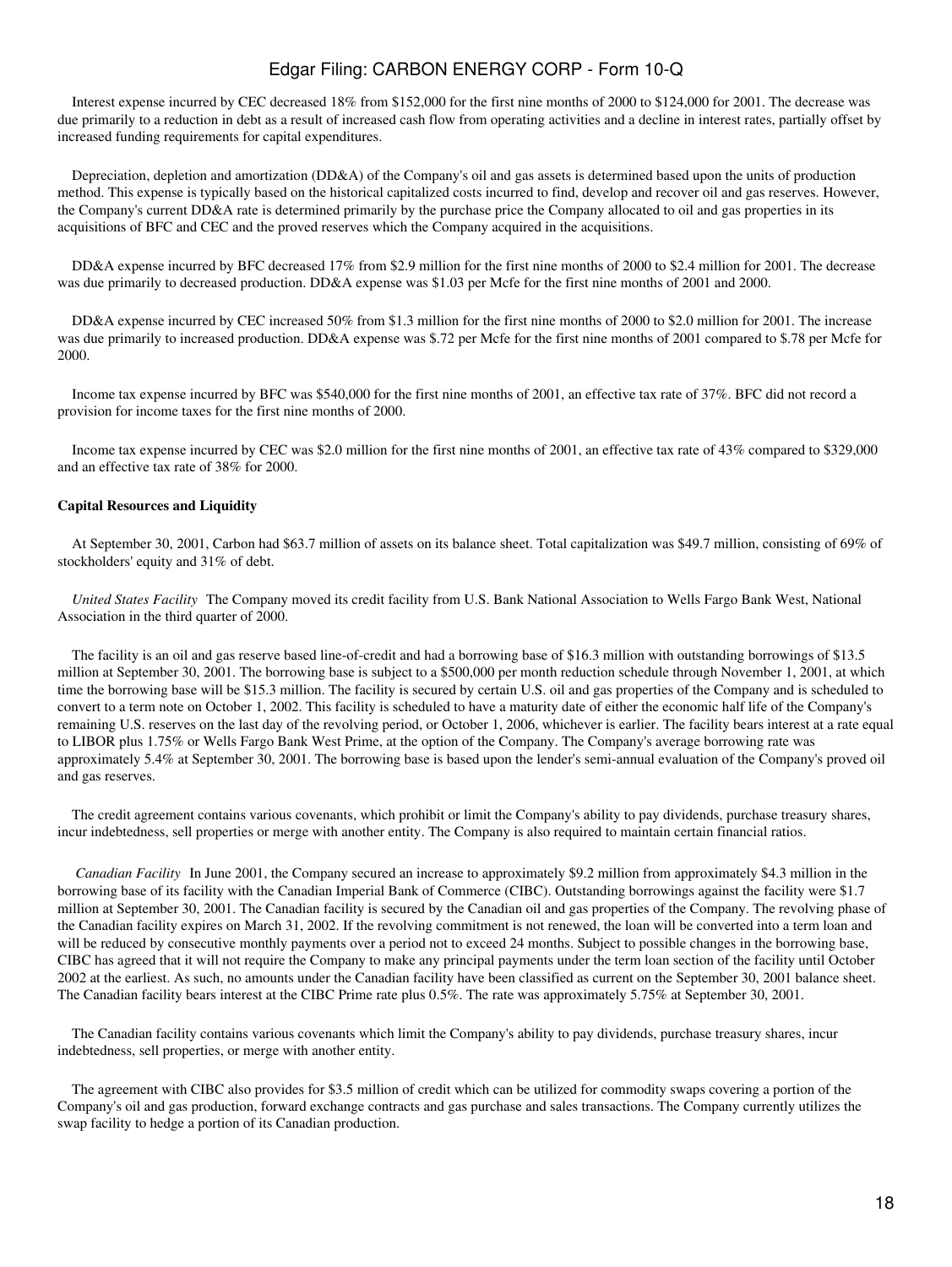For the nine months ended September 30, 2001, net cash provided by operating activities was \$10.7 million compared to \$1.1 million in 2000. The increase is due primarily to increases in net income and non-cash charges to net income and a decline in margin deposit requirements for the Company's derivative accounts in 2001 compared to 2000. Net cash used in investing activities was \$10.9 million for the nine months ended September 30, 2001 compared to \$6.7 million for 2000. Included in the cash used in investing activities for the nine months ended September 30, 2001, was \$6.8 million in proceeds related to the disposition of the Company's entire working interests and related leasehold rights in the San Juan Basin.

 Carbon's primary cash requirements will be to finance development and exploration expenditures, finance acquisitions, repay debt, and for general working capital needs. Future cash flow is subject to a number of variables including the level of production and oil and natural gas prices and there can be no assurance that operations and other capital resources will provide cash in sufficient amounts to maintain planned levels of capital expenditures or that increased capital expenditures will not be undertaken. In January 2001, Carbon closed the sale of its entire working interests and related leasehold rights in the San Juan Basin. The proceeds from the sale after adjustments were \$6.8 million. The Company anticipates that capital expenditures, exclusive of acquisitions (if any) or divestitures will approximate \$22.1 million in 2001. Carbon believes that available borrowings under its credit agreements, the proceeds from the sale of San Juan properties, projected operating cash flows and cash on hand will be sufficient to cover its working capital, capital expenditures, planned development activities and debt service requirements for the next 12 months. If necessary, Carbon will explore outside funding opportunities including equity or additional debt financings for use in expanding Carbon's operations or in consummating any significant acquisition. Carbon does not know however, whether any financing can be accomplished on terms that are acceptable to the Company.

#### **Recent Accounting Pronouncements**

 In June 2001, the Financial Accounting Standards Board (FASB) issued SFAS No. 141, "Business Combinations," which addresses financial accounting and reporting for business combinations. SFAS No. 141 is effective for all business combinations initiated after June 30, 2001 and for all business combinations accounted for under the pooling method initiated before but completed after June 30, 2001. The adoption of SFAS No. 141 is not expected to have a material impact on the Company's financial position or results of operations.

 In June 2001, the FASB issued SFAS No. 142, "Goodwill and Other Intangible Assets," which addresses financial accounting and reporting for goodwill and other intangible assets. SFAS No. 142 is effective for fiscal years beginning after December 15, 2001, and applies to all goodwill and other intangibles recognized in the financial statements at that date. The adoption of SFAS No. 142 is not expected to have a material impact on the Company's financial position or results of operations.

 In June 2001, the FASB issued SFAS No. 143, "Accounting for Asset Retirement Obligations". SFAS No. 143 requires entities to record the fair value of liabilities for retirement obligations of acquired assets. SFAS No. 143 is effective for fiscal years beginning after June 15, 2002. The Company will adopt SFAS No. 143 on January 1, 2003, but has not yet quantified the effects of adopting SFAS No. 143 on its financial position or results of operations.

 In August 2001, the FASB issued SFAS No. 144, "Accounting for the Impairment of Disposal of Long-Lived Assets". SFAS No. 144 supersedes SFAS No. 121, "Accounting for the Impairment of Long-Lived Assets and for Long-Lived Assets to Be Disposed Of." SFAS No. 144 establishes a single accounting model for long-lived assets to be disposed of by sale and requires that those long-lived assets be measured at the lower of carrying amount or fair value less cost to sell, whether reported in continuing operations or in discontinued operations. SFAS No. 144 is effective for fiscal years beginning after December 15, 2001. The Company will adopt SFAS No. 144 on January 1, 2002, and does not believe adoption of SFAS No. 144 will have a material effect on its financial position or results of operations.

#### **Certain Factors That May Affect Future Results**

 Statements that are not historical facts contained in this report are forward-looking statements that involve risks and uncertainties that could cause actual results to differ from projected results. Such statements address activities, events or developments that the Company expects, believes, projects, intends or anticipates will or may occur, including such matters as future capital, development and exploration expenditures, drilling of wells, reserve estimates (including estimates of future net revenues associated with such reserves and the present value of such future net revenues), future production of oil and natural gas, business strategies, expansion and growth of the Company's operations, cash flow and anticipated liquidity, prospect development and property acquisition, obtaining financial or industry partners for prospect or program development, or marketing of oil and natural gas. Although the Company believes that the expectation reflected in the forward-looking statements and the assumptions upon which such forward-looking statements are based are reasonable, it can give no assurance that such expectation and assumptions will prove to be correct. Factors that could cause actual results to differ materially (Cautionary Disclosures) are described, among other places, in the Marketing, Competition, Government Regulation, Environmental Regulation and Operating Hazards sections of the Company's 2000 Form 10-K and under "Management's Discussion and Analysis of Financial Condition and Results of Operations." These factors include, but are not limited to, general economic conditions, the market price of oil and natural gas, the risks associated with exploration, the Company's ability to find, acquire, market, develop and produce new properties, operating hazards attendant to the oil and natural gas business, uncertainties in the estimation of proved reserves and in the projection of future rates of production and timing of development expenditures, the strength and financial resources of the Company's competitors, the Company's ability to find and retain skilled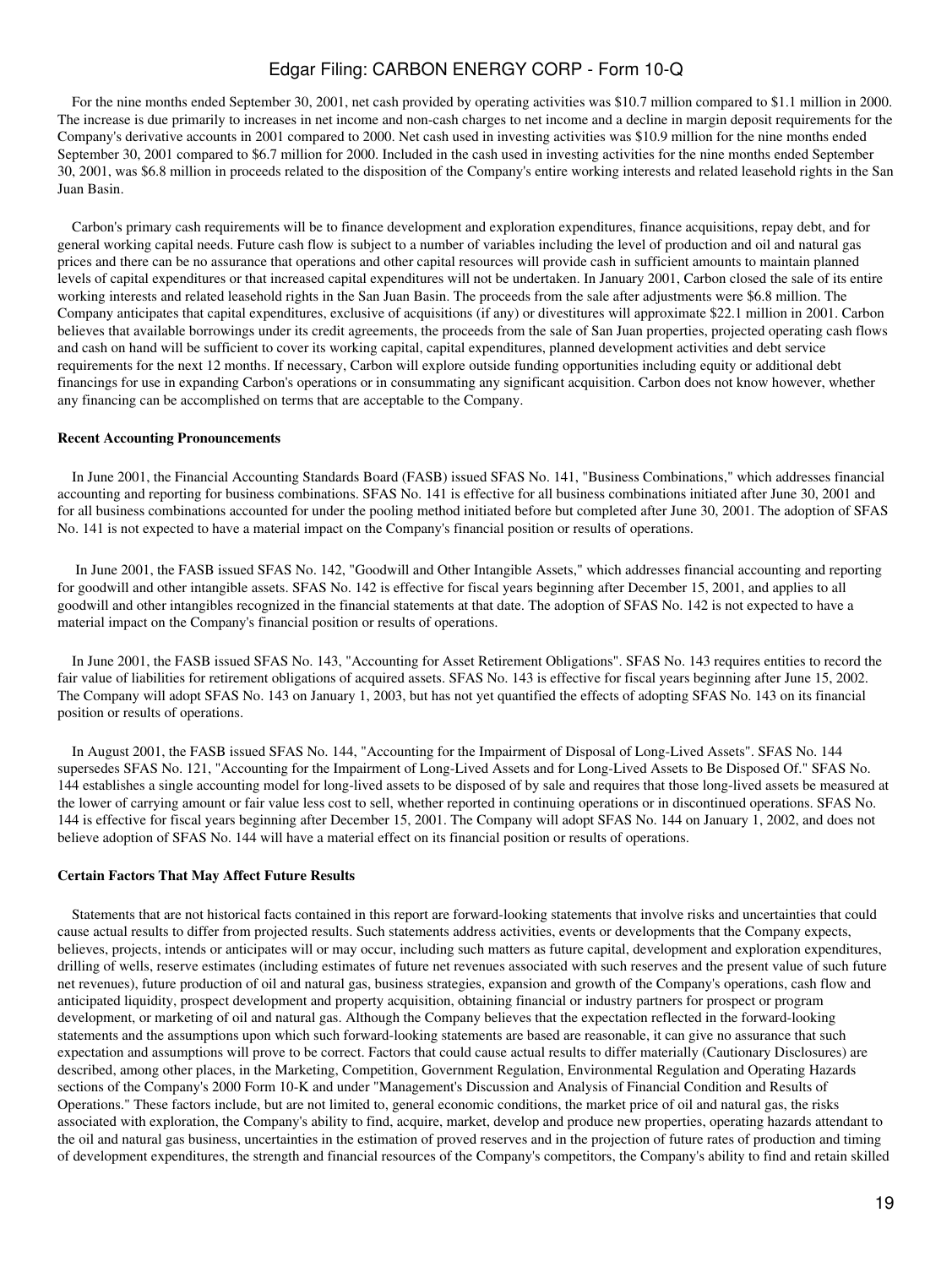personnel, climatic conditions, labor relations, availability and cost of material and equipment, environmental risks, the results of financing efforts, and regulatory developments. All written and oral forward-looking statements attributable to the Company or persons acting on its behalf are expressly qualified in their entirety by the Cautionary Disclosures.

#### <span id="page-19-0"></span>**Item 3. QUANTITATIVE AND QUALITATIVE DISCLOSURES ABOUT MARKET RISK**

### **Interest Rate Risk**

 The Company has risk exposure to interest rate volatility in its outstanding debt. The sensitivity analysis that follows presents the change in the fair value of these instruments and changes in the Company's earnings and cash flows assuming an immediate one percent change in floating interest rates. As the Company presently has only floating rate debt, interest rate changes would not affect the fair value of these floating rate instruments but would impact future earnings and cash flows, assuming all other factors are held constant. The carrying amount of the Company's floating rate debt approximates its fair value. At September 30, 2001, the Company had \$13.5 million of floating rate debt through its facility with Wells Fargo Bank West and \$1.7 million through its facility with CIBC. Assuming constant debt levels, earnings and cash flow impacts for the next twelve month period from September 30, 2001 due to a one percent change in interest rates would be approximately \$135,000 before taxes for the facility with Wells Fargo Bank West and \$17,000 before taxes for the facility with CIBC.

#### **Foreign Currency Risk**

 The Canadian dollar is the functional currency of CEC and is subject to foreign currency exchange rate risk on cash flows related to sales, expenses, financing and investing transactions. The Company has not entered into any foreign currency forward contracts or other similar financial investments to manage this risk.

#### **Commodity Price Risk**

 Oil and gas commodity markets are influenced by global as well as regional supply and demand. Worldwide political events can also impact commodity prices. The Company from time to time may use certain financial instruments in an attempt to reduce exposure to market fluctuations in the price of oil and natural gas. The Company may hedge price risk of a portion of the Company's production with swap, collar, futures, and floor and ceiling arrangements as described in Note 2 to the financial statements. Pursuant to Company guidelines, the Company is to engage in these activities only as a hedging mechanism. The Company has a Risk Management Committee to administer its production hedging program and approve all production hedging transactions. Gains or losses from financial instruments that qualify for hedge accounting treatment are recognized as an adjustment to sales revenue when the transactions being hedged are finalized. Gains or losses from financial instruments that do not qualify for hedge accounting treatment are recognized currently as other income or expense. The cash flows from such agreements are included in operating activities in the consolidated statements of cash flows.

 The table below sets forth BFC's and CEC's derivative financial instrument positions that qualify for hedge accounting treatment on its oil and natural gas production as of September 30, 2001.

#### *Futures and swaps:*

|          |                             |                                                                          | <b>BFC Contracts</b>      |                                                           |      |                             |                             | <b>CEC Contracts</b>                                                     |                                                           |    |
|----------|-----------------------------|--------------------------------------------------------------------------|---------------------------|-----------------------------------------------------------|------|-----------------------------|-----------------------------|--------------------------------------------------------------------------|-----------------------------------------------------------|----|
| Year     | <b>Bbl/</b><br><b>MMBtu</b> | Weighted<br>Average<br><b>Fixed Price</b><br><b>Bbl/</b><br><b>MMBtu</b> |                           | <b>Derivative</b><br>Asset/<br>(Liability)<br>(thousands) | Year |                             | <b>Bbl/</b><br><b>MMBtu</b> | Weighted<br>Average<br><b>Fixed Price</b><br><b>Bbl/</b><br><b>MMBtu</b> | <b>Derivative</b><br>Asset/<br>(Liability)<br>(thousands) |    |
| Gas      |                             |                                                                          |                           |                                                           |      | Gas                         |                             |                                                                          |                                                           |    |
| 2001     | 80,000 \$                   |                                                                          | $2.28$ \$                 | 10                                                        | 2001 |                             | $40,000$ \$                 | $2.21 \text{ }$ \$                                                       |                                                           | 22 |
| Collars: |                             |                                                                          |                           |                                                           |      |                             |                             |                                                                          |                                                           |    |
|          |                             |                                                                          | <b>BFC</b> Contracts      |                                                           |      |                             |                             | <b>CEC</b> Contracts                                                     |                                                           |    |
| Year     | Bbl/<br><b>MMBtu</b>        | Average<br><b>Floor</b>                                                  | Average<br><b>Ceiling</b> | <b>Derivative</b><br>Asset/                               | Year | <b>Bbl/</b><br><b>MMBtu</b> | Average<br>Floor            | Average<br><b>Ceiling</b>                                                | <b>Derivative</b><br>Asset/                               |    |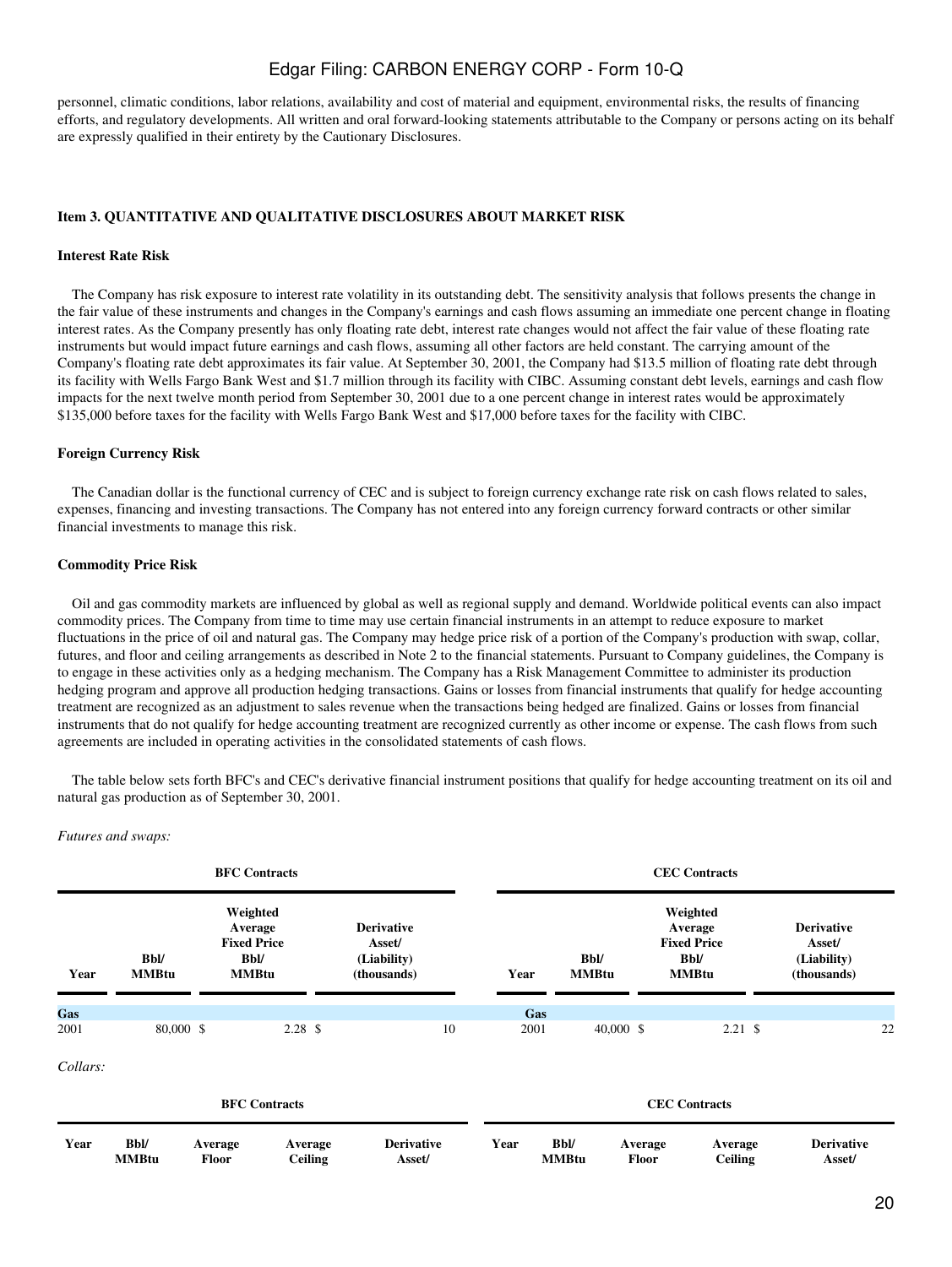|        |            | <b>BFC Contracts</b>        |                             |                            |    |      |             | <b>CEC Contracts</b>        |                             |                            |
|--------|------------|-----------------------------|-----------------------------|----------------------------|----|------|-------------|-----------------------------|-----------------------------|----------------------------|
|        |            | <b>Bbl/</b><br><b>MMBtu</b> | <b>Bbl/</b><br><b>MMBtu</b> | (Liability)<br>(thousands) |    |      |             | <b>Bbl/</b><br><b>MMBtu</b> | <b>Bbl/</b><br><b>MMBtu</b> | (Liability)<br>(thousands) |
| Oil    |            |                             |                             |                            |    | Oil  |             |                             |                             |                            |
| 2001   | 18,400 \$  | 24.00 \$                    | $29.10 \text{ }$ \$         |                            | 27 | 2001 | $9,200$ \$  | $24.00 \text{ }$ \$         | $29.05 \text{ }$ \$         | 13                         |
| 2002   | 73,000 \$  | $22.00 \text{ }$ \$         | 27.50 \$                    |                            | 46 | 2002 | $36,500$ \$ | $22.00 \text{ }$ \$         | 27.50 \$                    | 25                         |
| Gas    |            |                             |                             |                            |    | Gas  |             |                             |                             |                            |
| 2001   | 123,000 \$ | $2.62 \text{ }$             | 3.37 S                      |                            | 92 | 2001 | 117,000 \$  | $2.84 \text{ }$ \$          | $3.84 \text{ }$ \$          | 202                        |
| 2002   | 304,000 \$ | 2.50 <sup>°</sup>           | 3.50 <sup>5</sup>           |                            | 37 | 2002 | 288,000 \$  | $2.42 \text{ }$ \$          | $3.42 \text{ }$             | 83                         |
| ------ |            | .                           |                             | .                          |    |      |             |                             |                             |                            |

With the adoption of SFAS No. 133 on January 1, 2001, the Company has a derivative contract that no longer qualifies for hedge accounting treatment. The table below sets forth the position of this contract as of September 30, 2001.

#### *Swaps:*

**BFC Contracts**

| Year | <b>Bbl/</b><br><b>MMBtu</b> | Weighted<br>Average<br><b>Fixed Price</b><br>Bbl/<br><b>MMBtu</b> | <b>Derivative</b><br>Asset/<br>(Liability)<br>(thousands) |
|------|-----------------------------|-------------------------------------------------------------------|-----------------------------------------------------------|
| Gas  |                             |                                                                   |                                                           |
| 2001 | 62,000 \$                   | 2.04S                                                             | 43                                                        |

 During the first nine months of 2001, the Company entered into Permian Basin basis swap contracts that do not qualify for hedge accounting treatment. The value of these contracts were \$8,000 as of September 30, 2001. At September 30, 2001, basis swaps covering 40,000 MMBtu were outstanding and expire on or before October 31, 2001.

#### **Inflation and Changes in Prices**

 While certain of its costs are affected by the general level of inflation, factors unique to the oil and natural gas industry result in independent price fluctuations. Over the past five years, significant fluctuations have occurred in oil and natural gas prices. Although it is particularly difficult to estimate future prices of oil and natural gas, price fluctuations have had, and will continue to have, a material effect on the Company.

#### **PART II OTHER INFORMATION**

<span id="page-20-0"></span>**Item 1-5** Not applicable

#### **Item 6.** (a) Exhibits

10.1 Credit agreement dated as of September 14, 2001 between CEC Resources Ltd. and Canadian Imperial Bank of Commerce \*

(b) No reports on Form 8-K were filed by the registrant during the quarter ended September 30, 2001.

\*Filed herewith

#### **SIGNATURES**

 Pursuant to the requirements of the Securities Exchange Act of 1934, the registrant has duly caused this report to be signed on its behalf by the undersigned thereunto duly authorized.